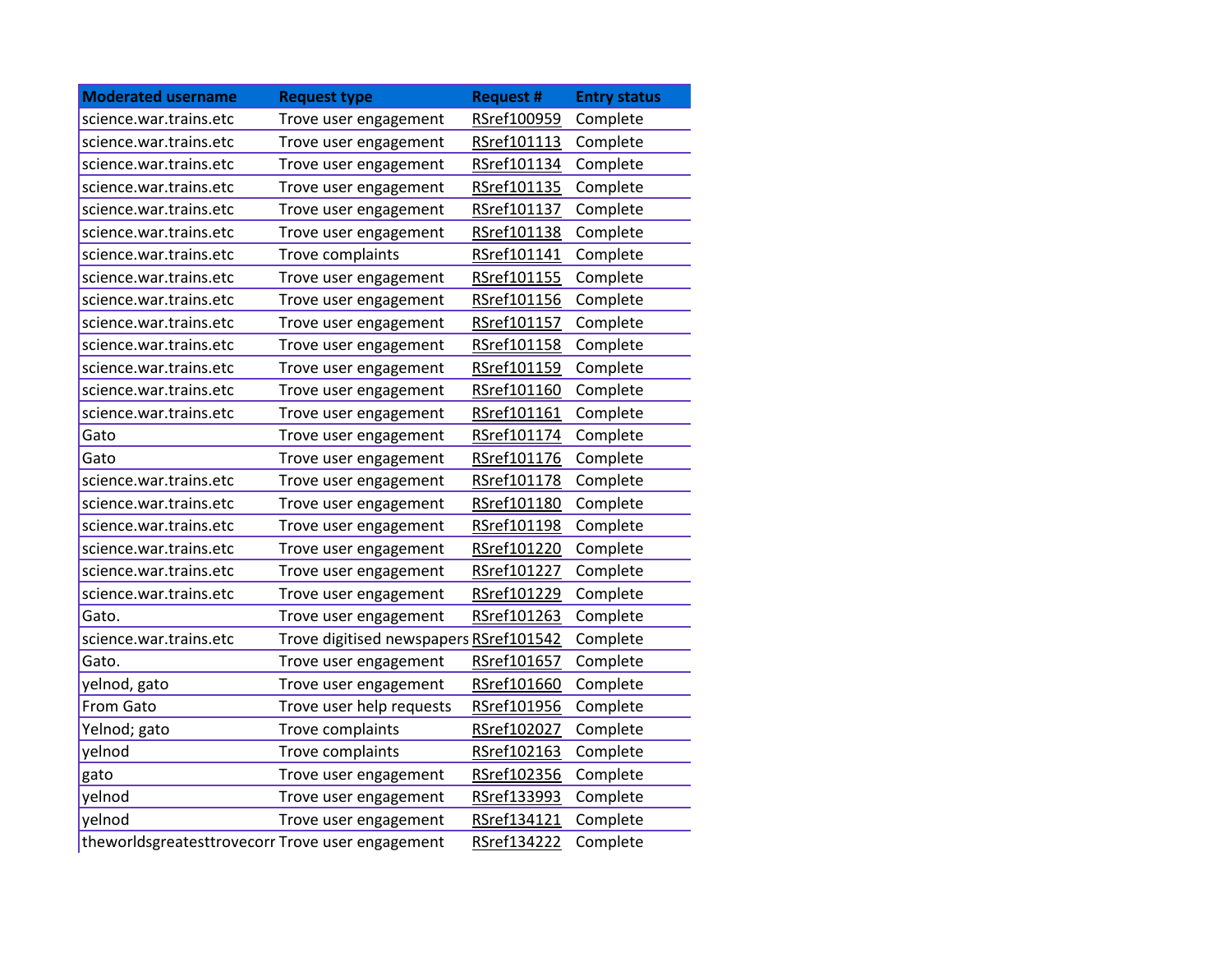| bob.trenwith                                                       | Trove user engagement                                                         | RSref138059 | Complete |
|--------------------------------------------------------------------|-------------------------------------------------------------------------------|-------------|----------|
| bob.trenwith                                                       | Trove complaints                                                              | RSref138307 | Complete |
| bob.trenwith                                                       | Trove user engagement                                                         | RSref138773 | Complete |
| bob.trenwith                                                       | Trove user help requests                                                      | RSref139804 | Complete |
| bob.trenwith                                                       | Trove user help requests                                                      | RSref140809 | Complete |
| R.J.Trenwith                                                       | Trove user engagement                                                         | RSref140838 | Complete |
| bob.trenwith                                                       | Trove user help requests                                                      | RSref140895 | Complete |
| bob.trenwith                                                       | Trove user help requests                                                      | RSref140896 | Complete |
| bob.trenwith                                                       | Trove user help requests                                                      | RSref141050 | Complete |
| bob.trenwith                                                       | Trove user help requests                                                      | RSref141167 | Complete |
| bob.trenwith                                                       | Trove user help requests                                                      | RSref141535 | Complete |
| bob.trenwith; braintic                                             | Trove user help requests                                                      | RSref141626 | Complete |
| braintic; bob.trenwith; yeln <sub>'</sub> Trove user help requests |                                                                               | RSref142003 | Complete |
| braintic                                                           | Trove user help requests                                                      | RSref142070 | Complete |
| <b>Braintic</b>                                                    | TCS - Code of conduct                                                         | RSref142982 | Complete |
| r.j.trenwith                                                       | Deliver - Technical Support RSref150256                                       |             | Complete |
| R.J.Trenwith                                                       | Deliver - Technical Support RSref150467                                       |             | Complete |
|                                                                    | r.j.trenwith; bob.trenwith; <i>k</i> Deliver - Enquiries/Services RSref151162 |             | Complete |
| r.j.trenwith; yelnod                                               | Deliver - Enquiries/Services RSref152258                                      |             | Complete |
| R.J.Trenwith                                                       | Deliver - Enquiries/Services RSref152338                                      |             | Complete |
|                                                                    | yelnod; yelnod-cheats-way- Deliver - Enquiries/Services RSRef153670           |             | Complete |
|                                                                    | theworldsgreatesttrovecorr Trove digitised newspapers RSref81223              |             | Complete |
| donnatelfer                                                        | Trove user engagement                                                         | RSref86878  | Complete |
| From Gato                                                          | Trove complaints                                                              | RSref95663  | Complete |
| From Gato                                                          | Trove complaints                                                              | RSref95683  | Complete |
| From Gato                                                          | Trove complaints                                                              | RSref95738  | Complete |
| From Gato                                                          | Trove complaints                                                              | RSref95879  | Complete |
| From Gato                                                          | Trove complaints                                                              | RSref95917  | Complete |
| Gato                                                               | Trove complaints                                                              | RSref96998  | Complete |
| gato                                                               | Trove complaints                                                              | RSref96999  | Complete |
| Gato                                                               | Trove user engagement                                                         | RSref97335  | Complete |
| science.war.trains.etc                                             | Trove user name                                                               | RSref98664  | Complete |
| science.war.trains.etc                                             | Trove user engagement                                                         | RSref98873  | Complete |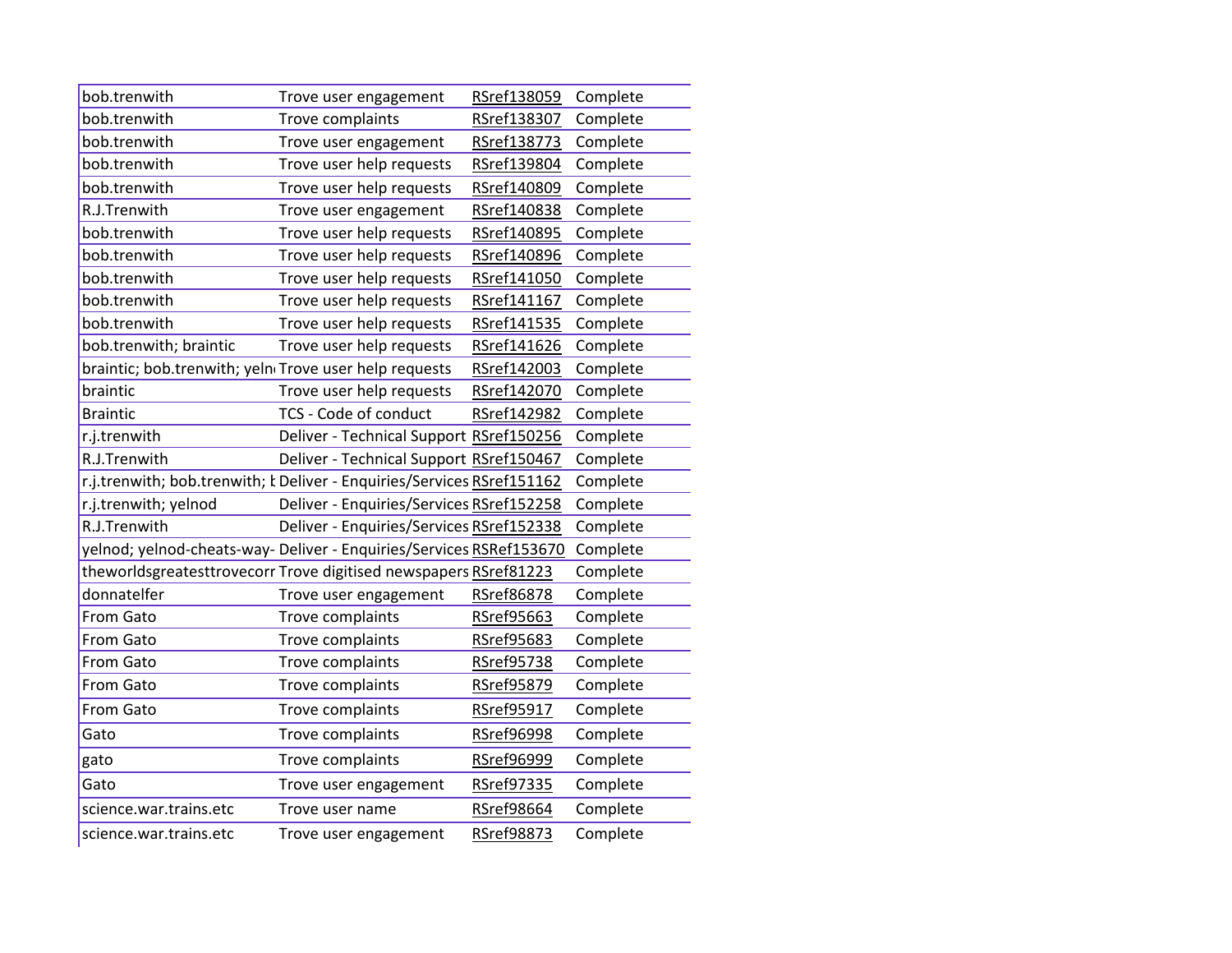| science.war.trains.etc | Trove user engagement    | RSref98874        | Complete |
|------------------------|--------------------------|-------------------|----------|
| yelnod                 | Trove user help requests | RSref98910        | Complete |
| science.war.trains.etc | Trove user engagement    | RSref98914        | Complete |
| science.war.trains.etc | Trove user engagement    | RSref98915        | Complete |
| yelnod                 | Trove user engagement    | RSref98964        | Complete |
| yelnod                 | Trove user engagement    | <b>RSref98968</b> | Complete |
| yelnod                 | Trove user engagement    | <b>RSref98978</b> | Complete |
| yelnod                 | Trove user help requests | <b>RSref99099</b> | Complete |
| yelnod                 | Trove user help requests | RSref99104        | Complete |
| yelnod                 | Trove user help requests | RSref99109        | Complete |
| yelnod                 | Trove user help requests | RSref99115        | Complete |
| yelnod                 | Trove user help requests | <b>RSref99188</b> | Complete |
| Gato                   | Trove user help requests | <b>RSref99469</b> | Complete |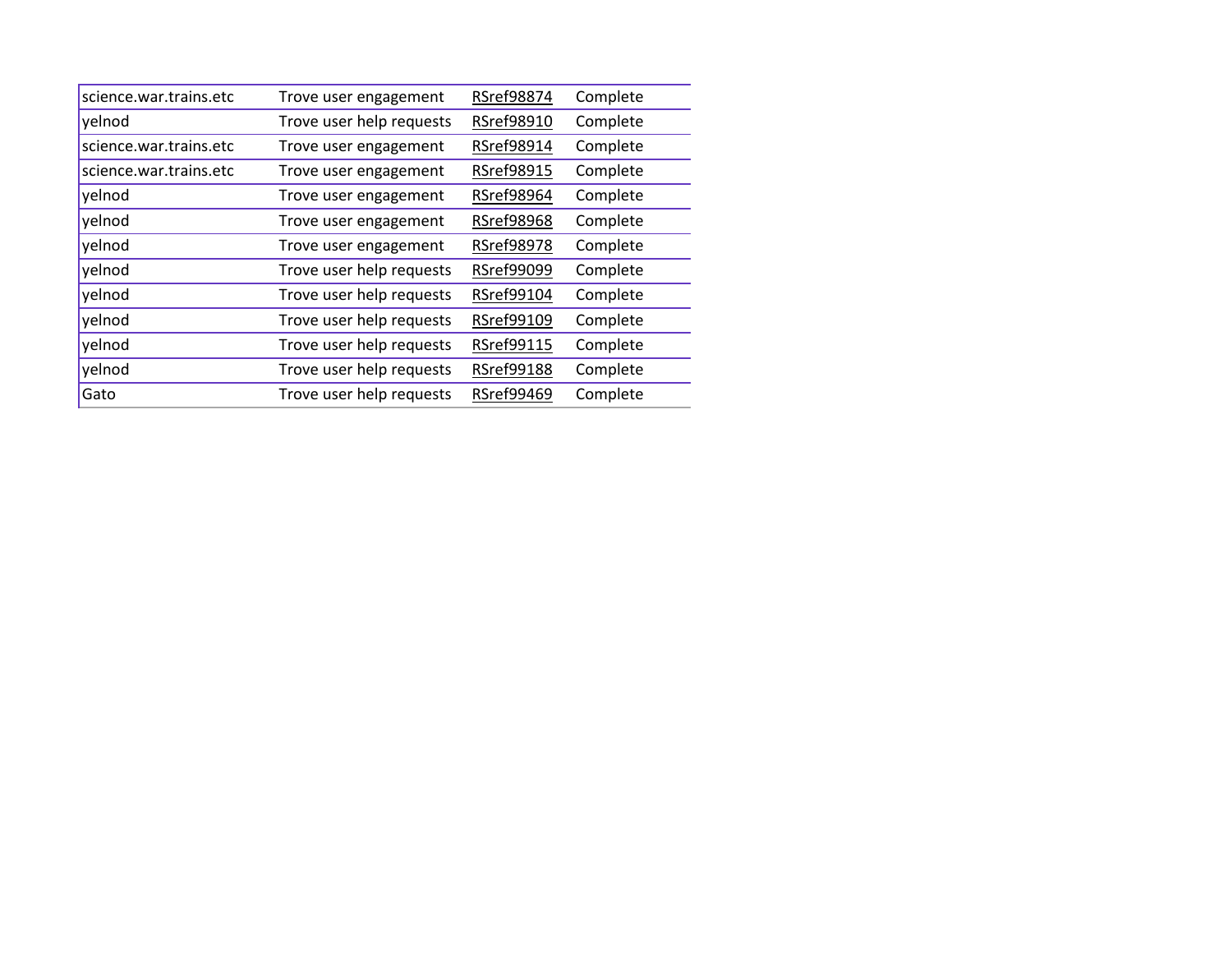|                                                                                                                                               | Open date Target date Date closed |               |
|-----------------------------------------------------------------------------------------------------------------------------------------------|-----------------------------------|---------------|
|                                                                                                                                               |                                   |               |
| Please advise progress with my complaint and request under your reference Enquil #############################                                |                                   |               |
|                                                                                                                                               |                                   |               |
| In http://nla.gov.au/nla.news-article2056592922018-12-04 14:04 science.war.trains ############ ################                               |                                   |               |
|                                                                                                                                               |                                   |               |
|                                                                                                                                               |                                   |               |
|                                                                                                                                               |                                   |               |
|                                                                                                                                               |                                   |               |
|                                                                                                                                               |                                   |               |
|                                                                                                                                               |                                   |               |
|                                                                                                                                               |                                   |               |
| In the item http://nla.gov.au/nla.news-article167588748 at 2018-12-04 14:24 the sonthally than that the than that the than that the sonthally |                                   |               |
| In the item http://nla.gov.au/nla.news-article78272358 at 2018-12-04 14:30 the ser############ #################                              |                                   |               |
|                                                                                                                                               |                                   |               |
| Gato better remove that comment and list from Trove regarding GJReid.B.Sc.M.Mgr ##############################                                |                                   |               |
|                                                                                                                                               |                                   |               |
|                                                                                                                                               |                                   |               |
|                                                                                                                                               |                                   |               |
| Comments by Gato When are those inaccurate comments and that list posted by G: ############ ##################                                |                                   |               |
|                                                                                                                                               |                                   |               |
| In the article http://nla.gov.au/nla.news-article142416719 on 2018-12-04 14:38 ALI ########### ################                               |                                   |               |
|                                                                                                                                               |                                   |               |
|                                                                                                                                               |                                   |               |
|                                                                                                                                               |                                   |               |
|                                                                                                                                               |                                   |               |
| Yelnod being a jerk by making corrections to other peoples work. Get them to stop ############ Normal                                         |                                   | ############  |
|                                                                                                                                               |                                   |               |
|                                                                                                                                               |                                   |               |
|                                                                                                                                               |                                   | ############# |
| Given the rules of the Trove community are to not continuously make corrections f ############                                                |                                   |               |
|                                                                                                                                               |                                   |               |
| Yet again, and on another username of mine, I am persistently stalked by that idiot #############                                             |                                   | ############# |
| Can you please tell user yelnod to cease harassing me. They are stalking my correcti ############                                             |                                   | ############# |

Good morning,I am delighted to hear that Trove is taking action to deal with malicio ############ ############ #############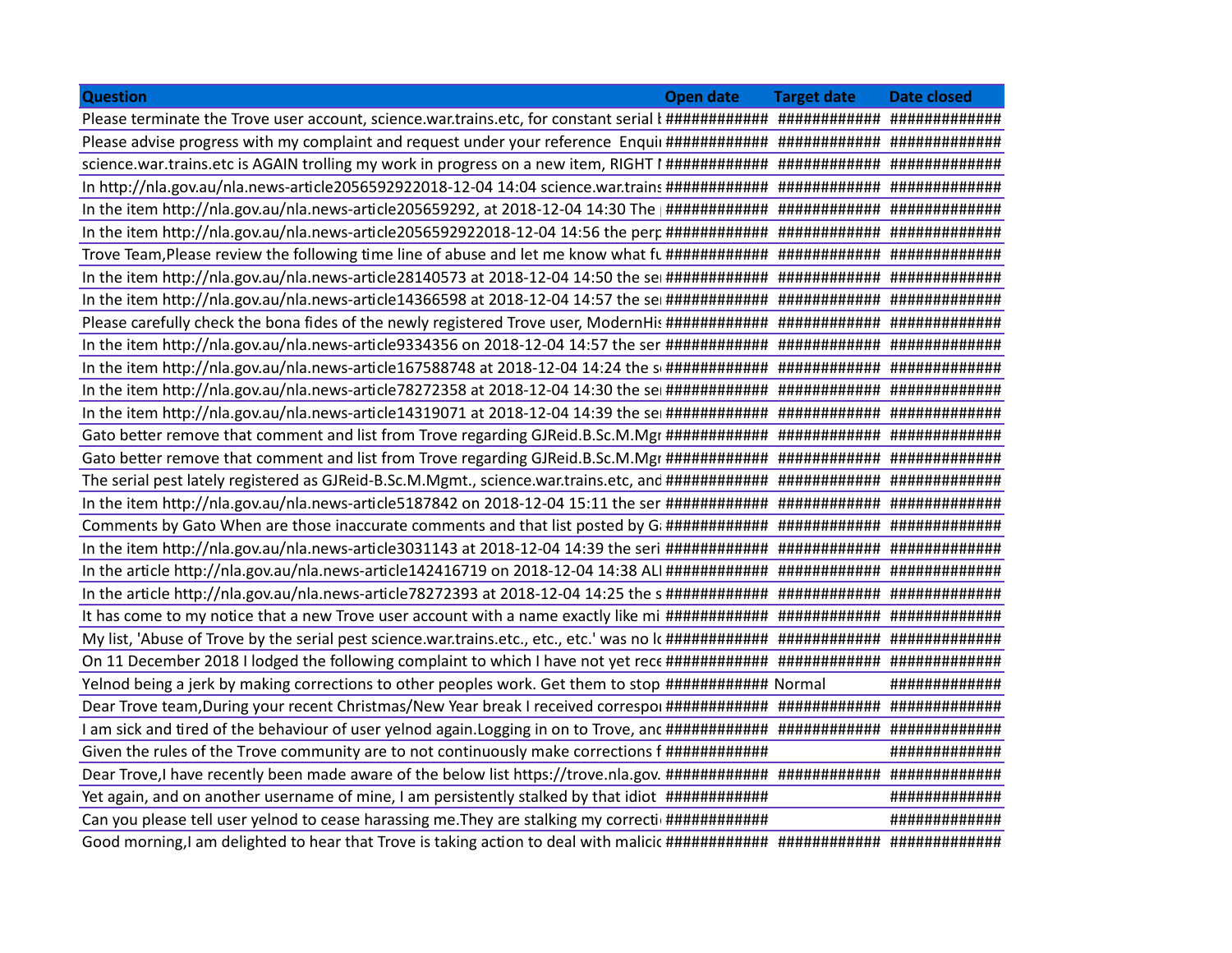| I have had no response from Trove management about my email over a week ago a ################################ |               |
|----------------------------------------------------------------------------------------------------------------|---------------|
|                                                                                                                |               |
|                                                                                                                |               |
|                                                                                                                |               |
| User account warning                                                                                           |               |
|                                                                                                                |               |
|                                                                                                                |               |
|                                                                                                                |               |
|                                                                                                                |               |
|                                                                                                                |               |
|                                                                                                                |               |
|                                                                                                                |               |
|                                                                                                                |               |
|                                                                                                                |               |
|                                                                                                                |               |
| Text correction by R.J.Trenwith                                                                                |               |
|                                                                                                                |               |
| hi, any chance that trove could pull their collective fingers out and do soething abou ############            | ############# |
|                                                                                                                |               |
| Text correction by R.J.Trenwith                                                                                |               |
| I have a query about the activities of a Voluntrove using the name "yelnod". The use ############              | ############# |
|                                                                                                                |               |
|                                                                                                                |               |
|                                                                                                                |               |
|                                                                                                                |               |
| Dear Trove Management, Further to my message of 9 March 2018 under Trove enqu ################################ |               |
|                                                                                                                |               |
| Dear Trove Management, Thank you for your prompt response dated 21 March 201 ################################# |               |
|                                                                                                                |               |
| More evidence of Gato being abusive.                                                                           |               |
|                                                                                                                |               |
|                                                                                                                |               |
|                                                                                                                |               |
|                                                                                                                |               |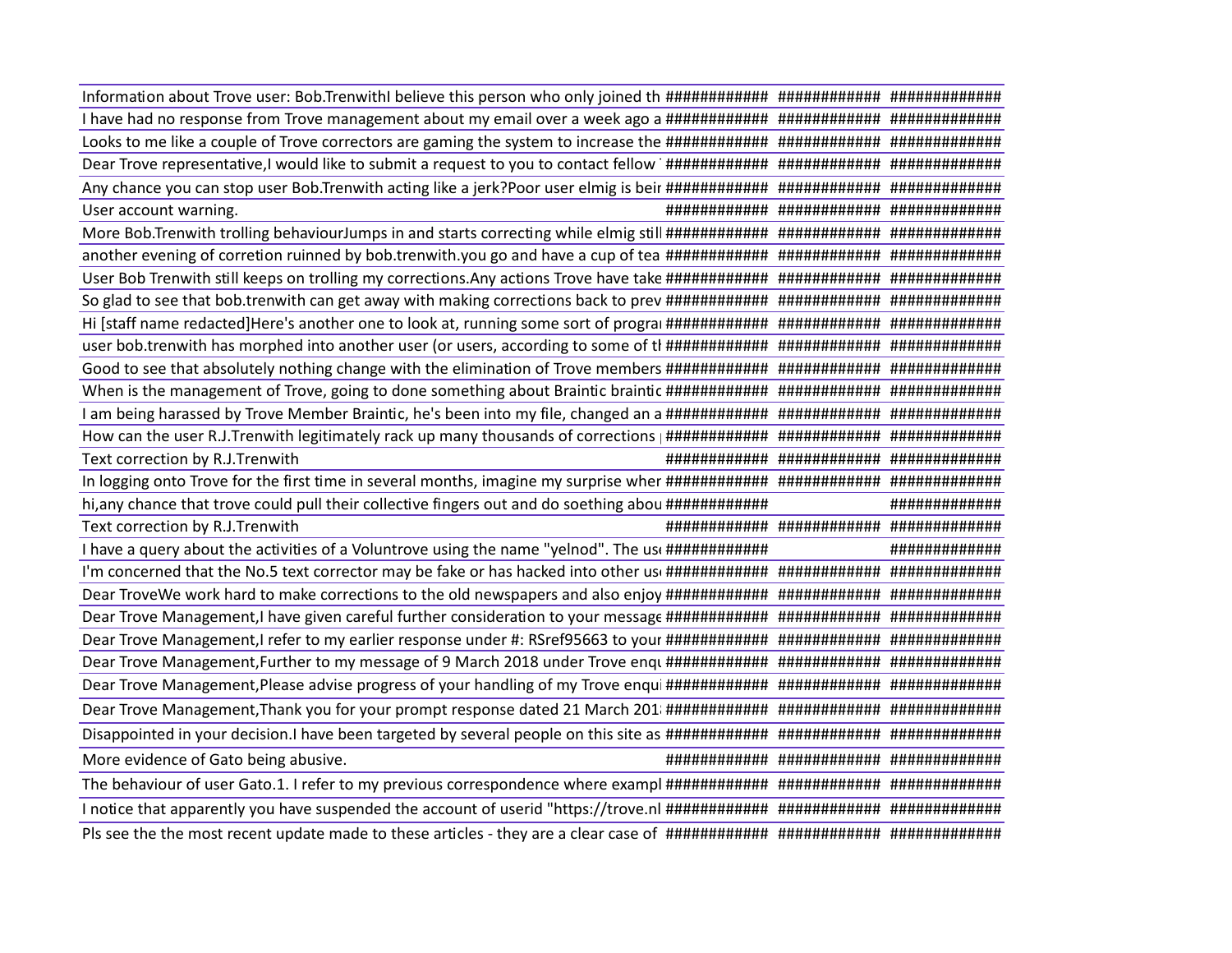| Great to see that there has been little or no action stopping yelnod from harassing #############             | ############# |
|---------------------------------------------------------------------------------------------------------------|---------------|
|                                                                                                               |               |
|                                                                                                               |               |
| Funny how you lay down the law to some users, and yet yelnod sits on here all day #############               | ############# |
| Good to see Yelnod still sitting on the site, selectively targeting certain usernames to #################### | ############# |
| It's Monday morning, and yet again user Yelnod is again targeting specific user nam ############              | ############# |
| Still user Yelnod continues to target new articles being corrected under this new use ##############          | ############# |
| Please tell user Yelnod to refrain from correcting articles which my username is in tl #############          | ############# |
| Dear Trove, Attached are another 3 screenshots of user Yelnod interfering with my t ######################### | ############# |
| What else am I supposed to do?I start correcting a new article. Then user Yelnod cc #############             | ############# |
| Now that username yelnod has disappeared, they have now re-appeared under use ############ Normal             | ############# |
|                                                                                                               |               |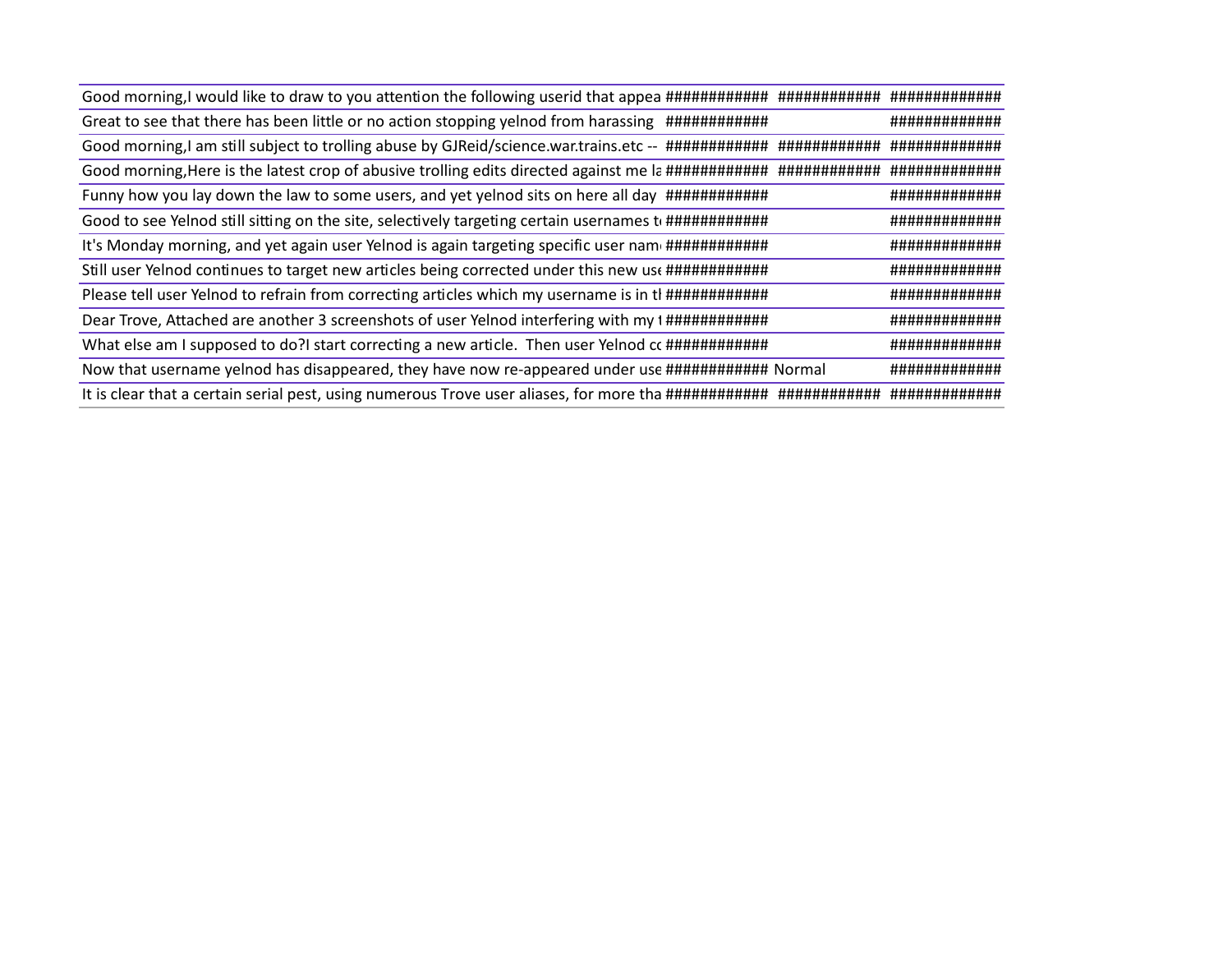| Answer                                         | <b>Other correspondence</b> | TROVE user type TROVE query type                                               |  |
|------------------------------------------------|-----------------------------|--------------------------------------------------------------------------------|--|
| CLOSED - Answered through R19/10236            | No other correspondence     |                                                                                |  |
| CLOSED - Answered through R19/10236            | No other correspondence     |                                                                                |  |
| CLOSED - Answered through R19/10236            | No other correspondence     |                                                                                |  |
| CLOSED - Answered through R19/10236            | No other correspondence     |                                                                                |  |
| CLOSED - Answered through R19/10236            | No other correspondence     |                                                                                |  |
| CLOSED - Answered through R19/10236            | No other correspondence     |                                                                                |  |
| CLOSED - Answered through R19/10236            | No other correspondence     |                                                                                |  |
| CLOSED - answered through R19/10236            | No other correspondence     |                                                                                |  |
| CLOSED - answered through R19/10236            | No other correspondence     |                                                                                |  |
| CLOSED - Answered through R19/10236            | No other correspondence     |                                                                                |  |
| CLOSED - answered through R19/10236            | No other correspondence     |                                                                                |  |
| CLOSED - answered through R19/10236            | No other correspondence     |                                                                                |  |
| CLOSED - answered through R19/10236            | No other correspondence     |                                                                                |  |
| CLOSED - answered through R19/10236            | No other correspondence     |                                                                                |  |
| NO RESPONSE REQUIRED                           |                             |                                                                                |  |
| NO RESPONSE REQUIRED                           |                             |                                                                                |  |
| CLOSED                                         | No other correspondence     |                                                                                |  |
| CLOSED - answered through R19/10236            | No other correspondence     |                                                                                |  |
| CLOSED - Answered through R19/10235            | No other correspondence     |                                                                                |  |
| CLOSED - answered through R19/10236            | No other correspondence     |                                                                                |  |
| CLOSED - answered through R19/10236            | No other correspondence     |                                                                                |  |
| CLOSED - answered through R19/10236            | No other correspondence     |                                                                                |  |
| CLOSED - answered through R19/10236            |                             |                                                                                |  |
| CLOSED - answered through R19/10236            | No other correspondence     |                                                                                |  |
| CLOSED - answered through R19/10236            |                             |                                                                                |  |
|                                                | NO RESPONSE REQUIRED        | No other corresponde                                                           |  |
| CLOSED - answered through R19/10236            |                             |                                                                                |  |
| Dear [name redacted], Thank you for your corre |                             |                                                                                |  |
|                                                |                             | Dear [name redacted], Thank you for your correspondenc No other corresponde    |  |
| CLOSED                                         |                             |                                                                                |  |
|                                                |                             | Dear Trove user (various accounts). On 10 April 2019 Trov No other corresponde |  |
|                                                |                             | Dear Trove user (various accounts). On 10 April 2019 Trov No other corresponde |  |

CLOSED - see RSref133056 (doesn't mention an No other correspondence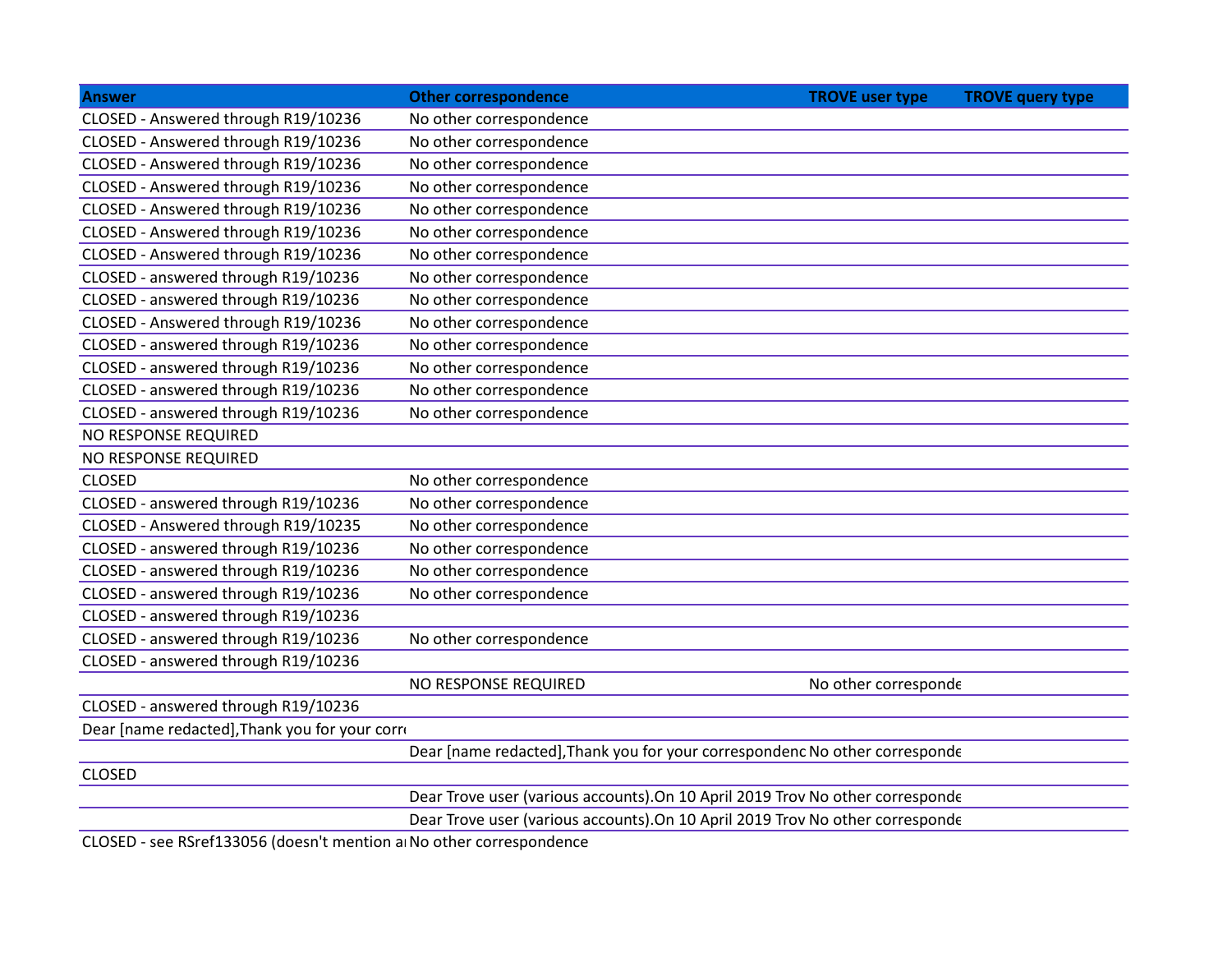|                                                                        | Dear [name redacted], Thank you for making contact and prompting us - we certainly appreciate the work you've done on Trov                          |                                                                                          |                                                                                                    |  |
|------------------------------------------------------------------------|-----------------------------------------------------------------------------------------------------------------------------------------------------|------------------------------------------------------------------------------------------|----------------------------------------------------------------------------------------------------|--|
|                                                                        | Dear [name redacted], Thank you for your correspondence regarding the actions carried out on the Trove text correcting servic                       |                                                                                          |                                                                                                    |  |
|                                                                        |                                                                                                                                                     | <u>au/a</u> Response: 4/1/20 Dear [name redacted],Thank you for contacting Trove.I can u |                                                                                                    |  |
|                                                                        | Dear [name redacted], Thank you for contacting Trove and reporting the user, Bob.Trenwith.I can understand your frustration an                      |                                                                                          |                                                                                                    |  |
|                                                                        | Dear Mr Bob Trenwith, Thank you for the addit Client more info request - 12/2/201 think you should be aware of the circumsta                        |                                                                                          |                                                                                                    |  |
|                                                                        | Thank you [name redacted], your feedback has Response - 20/2/20Dear [name redactged]Thank you for contacting Trove and                              |                                                                                          |                                                                                                    |  |
|                                                                        | Dear [name redacted]In your reported instance: https://trove.nla.gov.au/newspaper/article/147811554/17948829 (https://tro                           |                                                                                          |                                                                                                    |  |
|                                                                        | Dear [name redacted], Thank you for contacting Trove and providing links to a user's recent text corrections. After reviewing the                   |                                                                                          |                                                                                                    |  |
|                                                                        | Dear [name redacted], Thank you for contactin <sub>i</sub> Response - 25/2/20 Dear [name redacted], Thank you for contacting Trove and              |                                                                                          |                                                                                                    |  |
|                                                                        | Hi [name redacted]Thank you for your report. We will action this. [staff name redacted]Trove Outreach                                               |                                                                                          |                                                                                                    |  |
|                                                                        | Dear [name redacted]Thank you for your correspondence regarding the actions carried out on the Trove text correcting service                        |                                                                                          |                                                                                                    |  |
|                                                                        | Thank you for your correspondence of regarding the actions carried out on the Trove text correcting service by another Trove L                      |                                                                                          |                                                                                                    |  |
|                                                                        | Dear [name redacted]Thank you for the report.I have passed on your message onto IT for investigating. Thank you [staff name                         |                                                                                          |                                                                                                    |  |
| Trove staff investigated the activity and appropriate action taken.    |                                                                                                                                                     |                                                                                          |                                                                                                    |  |
| NO RESPONSE REQUIRED                                                   | No other correspondence                                                                                                                             |                                                                                          |                                                                                                    |  |
|                                                                        | Dear R.J.Trenwith, We have observed that many of your edits involve the deletion and subsequent replacement of bulk text from Newspapers and gazett |                                                                                          |                                                                                                    |  |
| NO RESPONSE REQUIRED                                                   |                                                                                                                                                     |                                                                                          |                                                                                                    |  |
|                                                                        |                                                                                                                                                     | Dear [name redacted]Thank you for contacting us regardi No other corresponde             |                                                                                                    |  |
|                                                                        | revious answer -Dear R.J.TrenwthWe have rev Client response: 1/8/21I have to wonder why you choose to chase me, while alvTrove account              |                                                                                          |                                                                                                    |  |
|                                                                        |                                                                                                                                                     | Dear [name redacted]Thank you for contacting us regardi No other correspondence          |                                                                                                    |  |
| Dear [name redacted], Thank you for contactin; Recreational researcher |                                                                                                                                                     |                                                                                          |                                                                                                    |  |
|                                                                        | Dear [name redacted] Thank you for contacting No other correspondence                                                                               |                                                                                          | Librarian<br>Newspapers and gazett                                                                 |  |
| Responded in subsequent reftracker                                     |                                                                                                                                                     |                                                                                          |                                                                                                    |  |
| Responded in subsequent reftracker                                     |                                                                                                                                                     |                                                                                          |                                                                                                    |  |
| Responded in subsequent reftracker                                     |                                                                                                                                                     |                                                                                          |                                                                                                    |  |
| Dear [name redacted], We express regret for tl                         |                                                                                                                                                     |                                                                                          |                                                                                                    |  |
| NO RESPONSE REQUIRED                                                   |                                                                                                                                                     |                                                                                          |                                                                                                    |  |
| See records in HPRM container NLA17/2393. In                           |                                                                                                                                                     |                                                                                          |                                                                                                    |  |
| See records in HPRM container NLA17/2393. In                           |                                                                                                                                                     |                                                                                          |                                                                                                    |  |
| no response required                                                   |                                                                                                                                                     |                                                                                          |                                                                                                    |  |
|                                                                        | See RSref98915Previous answer -Dear [name Response: 16/8/18Dear [name redacted]Thank you for following up on your previous enquiry and repor        |                                                                                          |                                                                                                    |  |
| ee RSref98915                                                          |                                                                                                                                                     |                                                                                          | Response: 16/8/18Dear [name redacted]Thank you for following up on your previous enquiry and repor |  |
|                                                                        |                                                                                                                                                     |                                                                                          |                                                                                                    |  |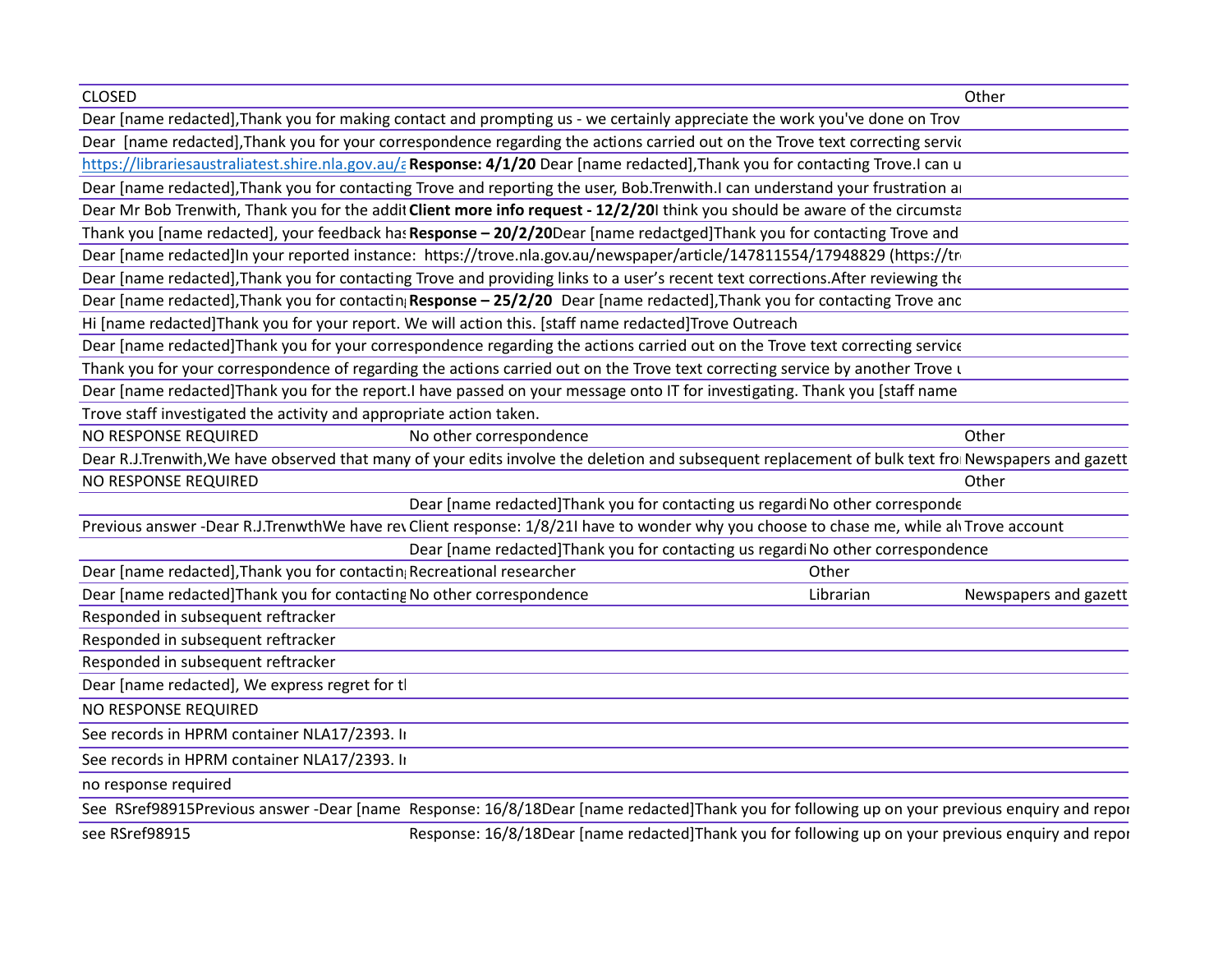| See RSref98915                                                                                                        | No other correspondence                                                    |                                                                                                                                                    |
|-----------------------------------------------------------------------------------------------------------------------|----------------------------------------------------------------------------|----------------------------------------------------------------------------------------------------------------------------------------------------|
|                                                                                                                       | Dear [name redacted], Thank you for your corresponden No other corresponde |                                                                                                                                                    |
| See RSref98915                                                                                                        |                                                                            | Response: 16/8/18Dear [name redacted]Thank you for following up on your previous enquiry and repor                                                 |
|                                                                                                                       |                                                                            | Dear [name redacted], Thank you for alerting u Response: 16/8/18Dear [name redacted] Thank you for following up on your previous enquiry and repor |
|                                                                                                                       | no response required see R18/76665                                         | No other corresponde                                                                                                                               |
|                                                                                                                       | no response required see R18/76665                                         | No other corresponde                                                                                                                               |
|                                                                                                                       | no response required see R18/76665                                         | No other corresponde                                                                                                                               |
|                                                                                                                       | no response required see R18/76665                                         |                                                                                                                                                    |
|                                                                                                                       | no response required see R18/76665                                         |                                                                                                                                                    |
|                                                                                                                       | no response required see R18/76665                                         |                                                                                                                                                    |
|                                                                                                                       | no response required see R18/76665                                         |                                                                                                                                                    |
|                                                                                                                       | NO RESPONSE REQUIRED                                                       |                                                                                                                                                    |
| CLOSED - Answered through R19/10236Previo Answer: 18/9/18Dear [name redacted], Thank you for your enquiry about suppr |                                                                            |                                                                                                                                                    |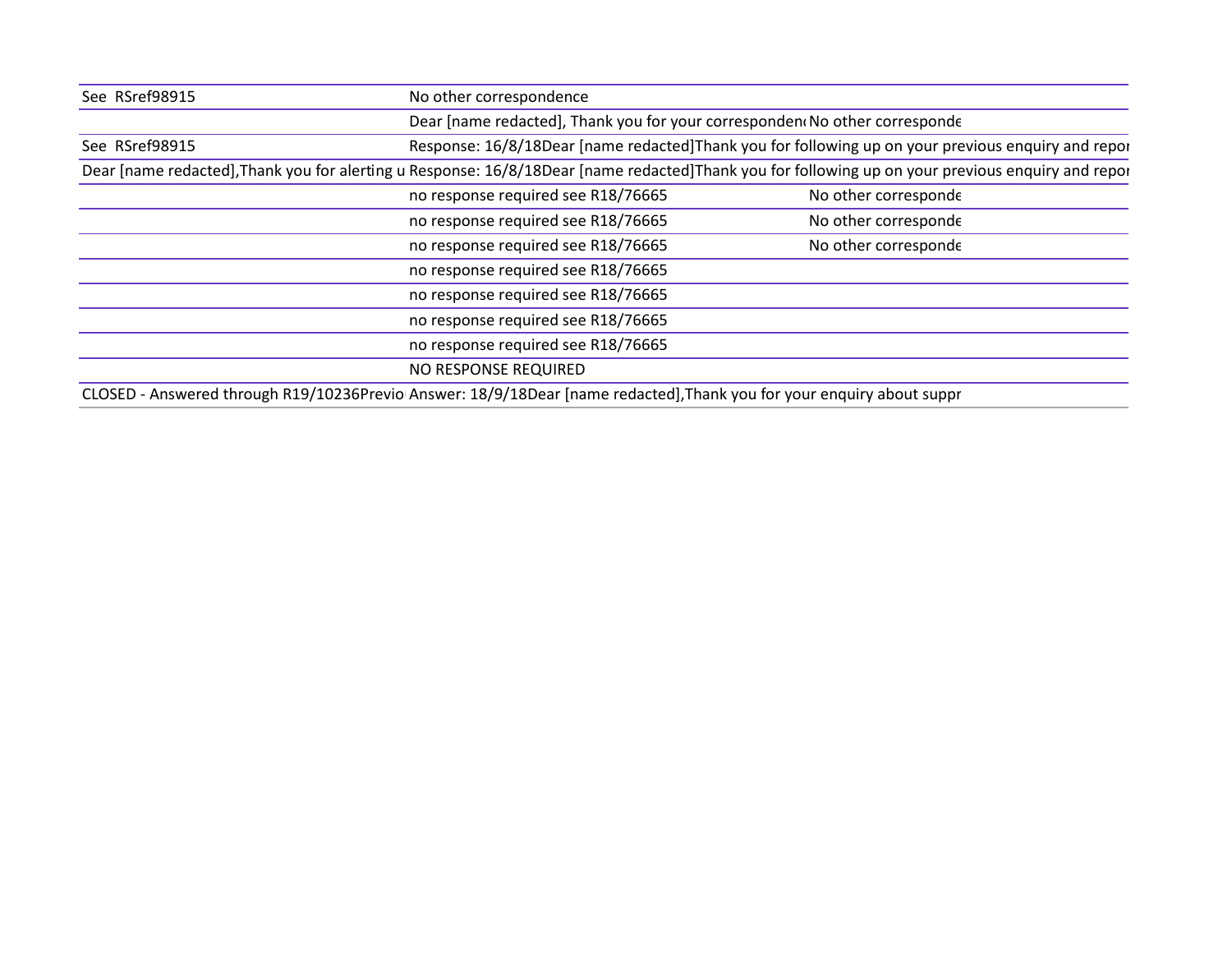| Trove query type - other | Trove user type - other | <b>Last Visited URL</b> | <b>Client name</b><br><b>Client email</b><br><b>Response method</b> |
|--------------------------|-------------------------|-------------------------|---------------------------------------------------------------------|
|                          |                         | Unknown                 | [name redacted] [email redacted] Email                              |
|                          |                         | Unknown                 | [name redacted] [email redacted] Email                              |
|                          |                         | Unknown                 | [name redacted] [email redacted] Email                              |
|                          |                         | Unknown                 | [name redacted] [email redacted] Email                              |
|                          |                         | Unknown                 | [name redacted] [email redacted] Email                              |
|                          |                         | Unknown                 | [name redacted] [email redacted] Email                              |
|                          |                         | Unknown                 | [name redacted] [email redacted] Email                              |
|                          |                         | Unknown                 | [name redacted] [email redacted] Email                              |
|                          |                         | Unknown                 | [name redacted] [email redacted] Email                              |
|                          |                         | Unknown                 | [name redacted] [email redacted] Email                              |
|                          |                         | Unknown                 | [name redacted] [email redacted] Email                              |
|                          |                         | Unknown                 | [name redacted] [email redacted] Email                              |
|                          |                         | Unknown                 | [name redacted] [email redacted] Email                              |
|                          |                         | Unknown                 | [name redacted] [email redacted] Email                              |
|                          |                         | Unknown                 | [email redacted] No response required                               |
|                          |                         | Unknown                 | [email redacted] No response required                               |
|                          |                         | Unknown                 | [name redacted] [email redacted] Email                              |
|                          |                         | Unknown                 | [name redacted] [email redacted] Email                              |
|                          |                         | Unknown                 | [name redacted] [email redacted] Email                              |
|                          |                         | Unknown                 | [name redacted] [email redacted] Email                              |
|                          |                         | Unknown                 | [name redacted] [email redacted] Email                              |
|                          |                         | Unknown                 | [name redacted] [email redacted] Email                              |
|                          |                         | Unknown                 | [name redacted] [email redacted] Email                              |
|                          |                         | Unknown                 | [name redacted] [email redacted] Email                              |
|                          |                         | Unknown                 | [name redacted] [email redacted] Email                              |
|                          |                         |                         | Unknown<br>Joe Citizen                                              |
|                          |                         | Unknown                 | [name redacted] [email redacted] Email                              |
|                          |                         | Unknown                 | [name redacted] [email redacted] Email                              |
|                          |                         |                         | Unknown<br>[email redacted] Email                                   |
|                          |                         | Unknown                 | [name redacted] [email redacted] Email                              |
|                          |                         |                         | Unknown<br>[name redacted] Email                                    |
|                          |                         |                         | Unknown<br>Email                                                    |
|                          |                         | Unknown                 | [name redacted] [email redacted] Email                              |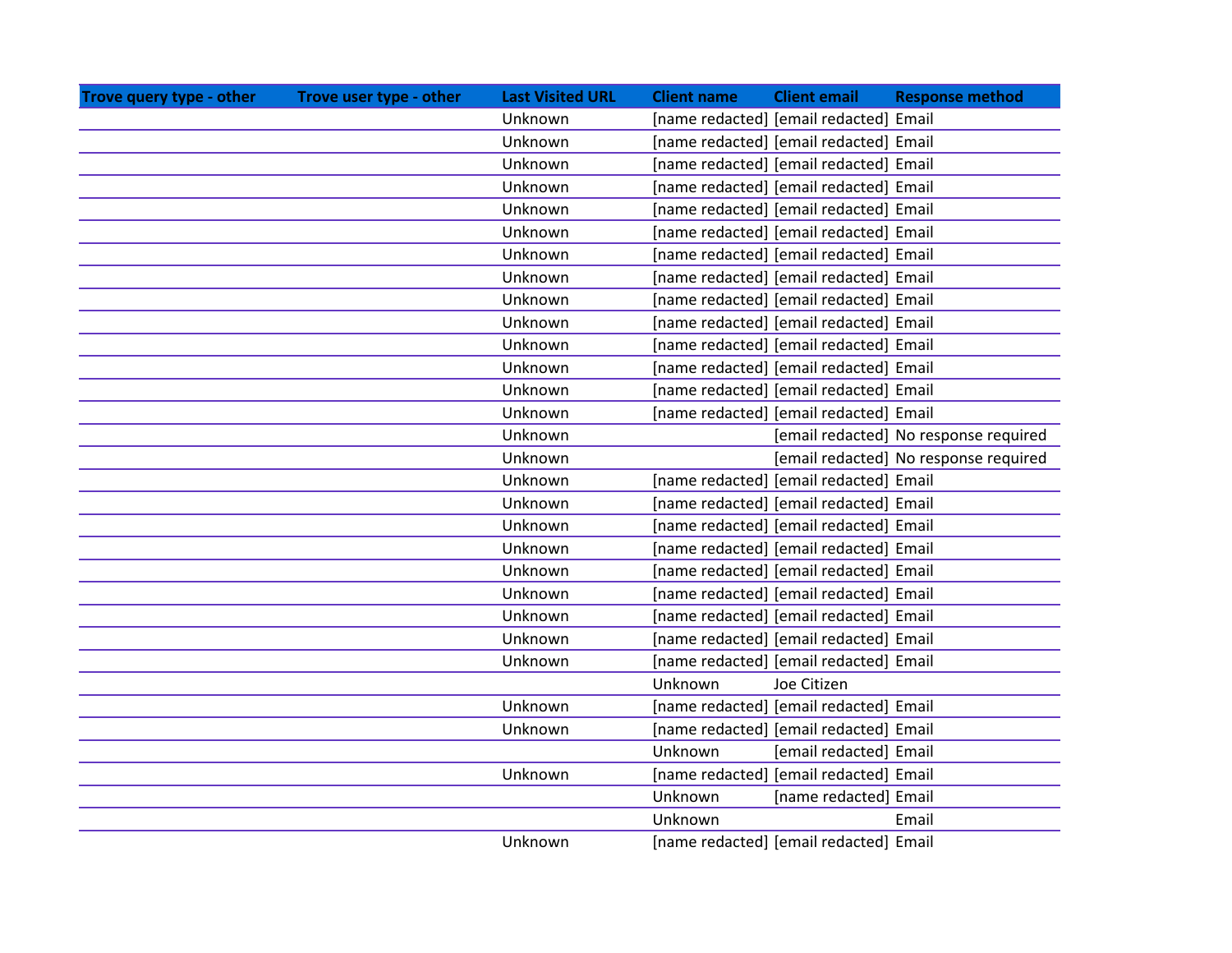| <b>User Moderation</b>    |                                                                        | Unknown                                                       | [name redacted] [email redacted] Email   |    |                                                       |
|---------------------------|------------------------------------------------------------------------|---------------------------------------------------------------|------------------------------------------|----|-------------------------------------------------------|
|                           |                                                                        | Unknown                                                       | [name redacted] [email redacted] Email   |    |                                                       |
|                           |                                                                        | Unknown                                                       | [name redacted] [email redacted] Email   |    |                                                       |
|                           |                                                                        | Unknown                                                       | [name redacted] [email redacted] Email   |    |                                                       |
|                           |                                                                        | Unknown                                                       | [name redacted] [email redacted] Email   |    |                                                       |
|                           |                                                                        | Unknown                                                       | <b>Bob Trenwith</b>                      |    | [email redacted] Email                                |
|                           |                                                                        | Unknown                                                       | [name redacted] [email redacted] Email   |    |                                                       |
|                           |                                                                        | Unknown                                                       | [name redacted] [email redacted] Email   |    |                                                       |
|                           |                                                                        | Unknown                                                       | [name redacted] [email redacted] Email   |    |                                                       |
|                           |                                                                        | Unknown                                                       | [name redacted] [email redacted] Email   |    |                                                       |
|                           |                                                                        | Unknown                                                       | [name redacted] [email redacted] Email   |    |                                                       |
|                           |                                                                        | Unknown                                                       | [name redacted] [email redacted] Email   |    |                                                       |
|                           |                                                                        | Unknown                                                       | You can call me E [email redacted] Email |    |                                                       |
|                           |                                                                        | Unknown                                                       | [name redacted] [email redacted] Email   |    |                                                       |
|                           |                                                                        | Unknown                                                       | [name redacted] [email redacted] Email   |    |                                                       |
| Feedback about Trove user |                                                                        | Unknown                                                       | [name redacted]                          |    | No response required                                  |
|                           |                                                                        | Unknown                                                       | R.J.Trenwith                             |    | [email redacted] Email                                |
| complaint                 |                                                                        | Unknown                                                       | [name redacted]                          |    | No response required                                  |
| Other                     | complaint about users                                                  |                                                               | Unknown                                  | Ed | Email                                                 |
|                           |                                                                        | Unknown                                                       | R.J.Trenwith                             |    | [email redacted] Email                                |
| Other                     | Text correction                                                        |                                                               | Unknown                                  |    | [name redacted] Email                                 |
|                           | http://trove.nla.gov.au/userI [name redacted]                          |                                                               | [email redacted] Email                   |    | <b>CB24 6DX</b>                                       |
|                           |                                                                        | http://trove.nla.gov.a [name redacted] [email redacted] Email |                                          |    |                                                       |
|                           |                                                                        | Unknown                                                       | [name redacted] [email redacted] Email   |    |                                                       |
|                           |                                                                        | Unknown                                                       | [name redacted] [email redacted] Email   |    |                                                       |
|                           |                                                                        | Unknown                                                       | [name redacted] [email redacted] Email   |    |                                                       |
|                           |                                                                        | Unknown                                                       | [name redacted] [email redacted] Email   |    |                                                       |
|                           |                                                                        | Unknown                                                       |                                          |    | [name redacted] [email redacted] No response required |
|                           |                                                                        | Unknown                                                       | [name redacted] [email redacted] Email   |    |                                                       |
|                           |                                                                        | Unknown                                                       | [name redacted] [email redacted] Email   |    |                                                       |
|                           |                                                                        | Unknown                                                       | [name redacted] [email redacted] Email   |    |                                                       |
|                           | rting these additional breaches of the Trove Terms of Use.I h. Unknown |                                                               | [name redacted] [email redacted] Email   |    |                                                       |
|                           | rting these additional breaches of the Trove Terms of Use.I h. Unknown |                                                               | [name redacted] [email redacted] Email   |    |                                                       |
|                           |                                                                        |                                                               |                                          |    |                                                       |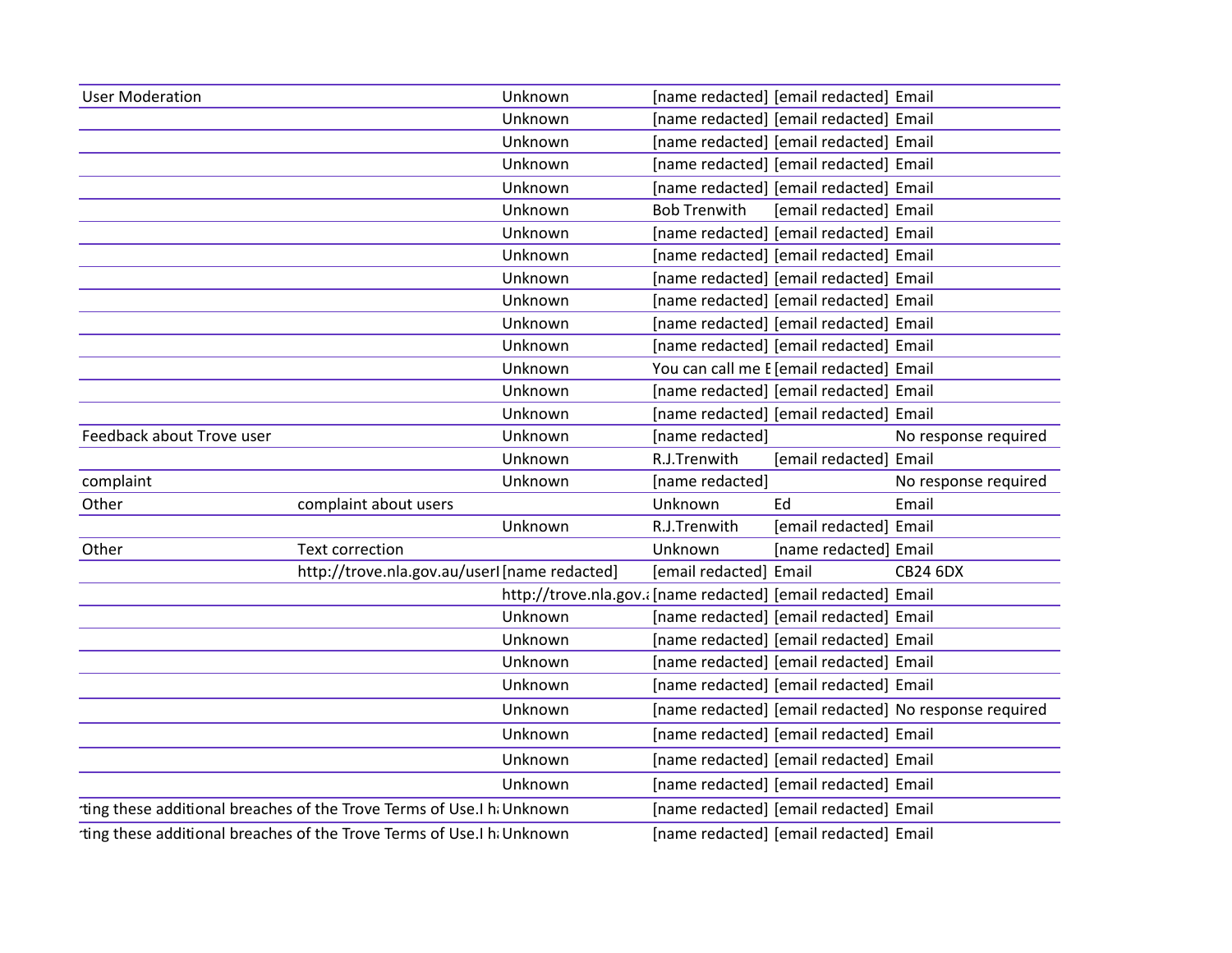| Unknown                                                                | [name redacted] [email redacted] Email             |
|------------------------------------------------------------------------|----------------------------------------------------|
|                                                                        | [email redacted] Email<br>Unknown                  |
| rting these additional breaches of the Trove Terms of Use.I h. Unknown | [name redacted] [email redacted] Email             |
| rting these additional breaches of the Trove Terms of Use.I h Unknown  | [name redacted] [email redacted] Email             |
|                                                                        | Annoyed Trove L enquiries@trove.nla.gov<br>Unknown |
|                                                                        | Unhappy User enquiry@trove.nla.gov.<br>Unknown     |
|                                                                        | enquiry@trove.nla.gov.<br>Mr X<br>Unknown          |
|                                                                        | [email redacted] Email<br>Unknown                  |
|                                                                        | [email redacted] Email<br>Unknown                  |
|                                                                        | [email redacted] Email<br>Unknown                  |
|                                                                        | [email redacted] Email<br>Unknown                  |
|                                                                        | Concerned Citize No response required<br>Unknown   |
| Unknown                                                                | [name redacted] [email redacted] Email             |
|                                                                        |                                                    |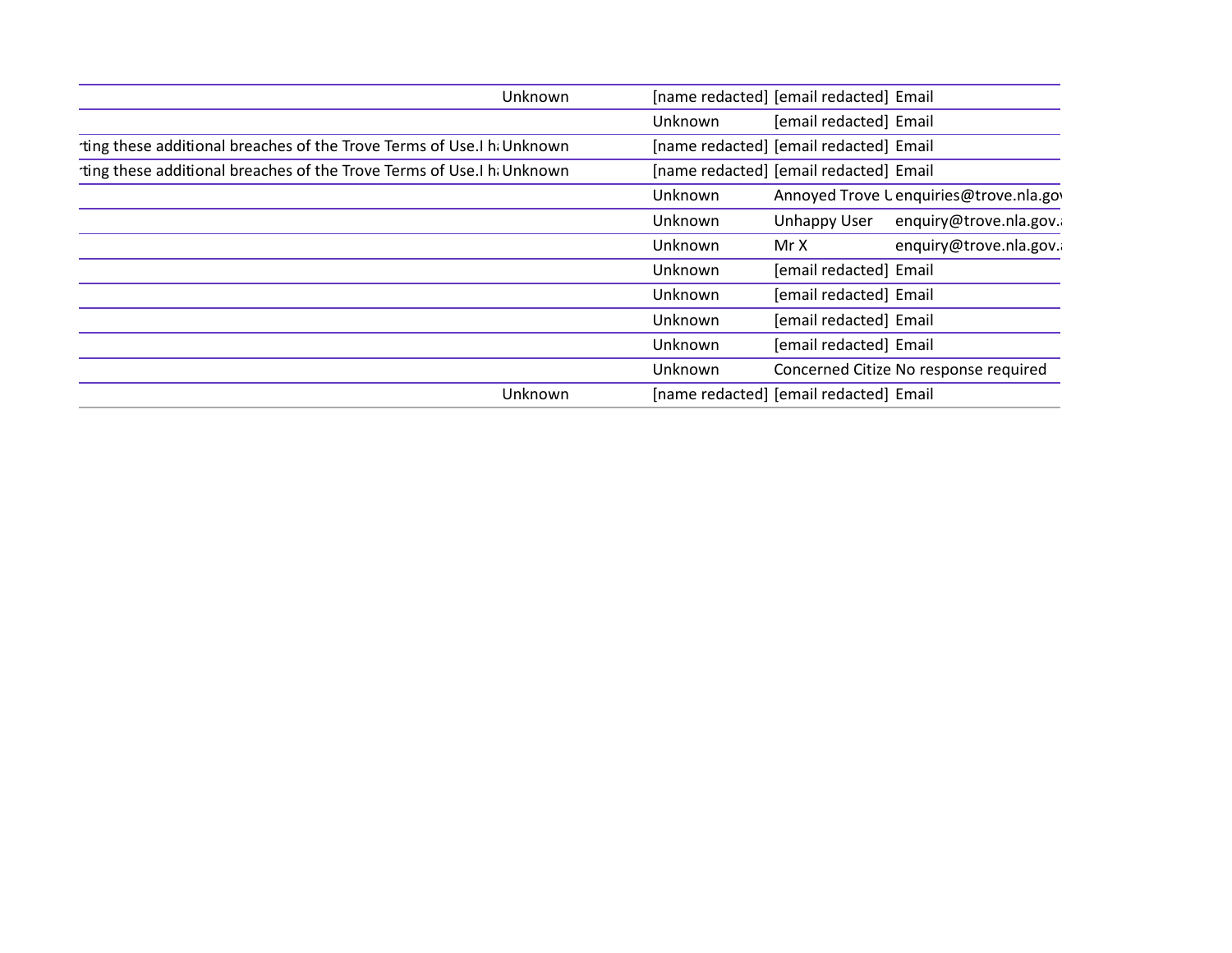| <b>Client zip/post code</b> | <b>Country</b> | <b>Client language</b> | Locale  | <b>Question attachmentsx</b> |                  |         |                                     |
|-----------------------------|----------------|------------------------|---------|------------------------------|------------------|---------|-------------------------------------|
| [postcode redacted]         |                | Australia              |         |                              |                  |         |                                     |
| [postcode redacted]         |                | Australia              |         |                              |                  |         |                                     |
| [postcode redacted]         |                | Australia              |         |                              |                  |         |                                     |
| [postcode redacted]         |                | Australia              |         |                              | WinNT            |         | 203.4.201. Mozilla/5.0 https://libr |
| [postcode redacted]         |                | Australia              |         |                              | WinNT            |         | 203.4.201. Mozilla/5.0 https://libr |
| [postcode redacted]         |                | Australia              |         |                              | WinNT            |         | 203.4.201. Mozilla/5.0 https://libr |
| [postcode redacted]         |                | Australia              |         |                              | WinNT            |         | 203.4.201. Mozilla/5.0 https://libr |
| [postcode redacted]         |                | Australia              |         |                              | WinNT            |         | 203.4.201. Mozilla/5.0 https://libr |
| [postcode redacted]         |                | Australia              |         |                              | WinNT            |         | 203.4.201. Mozilla/5.0 https://libr |
| [postcode redacted]         |                | Australia              |         |                              | WinNT            |         | 203.4.201. Mozilla/5.0 https://libr |
| [postcode redacted]         |                | Australia              |         |                              | WinNT            |         | 203.4.201. Mozilla/5.0 https://libr |
| [postcode redacted]         |                | Australia              |         |                              | WinNT            |         | 203.4.201. Mozilla/5.0 https://libr |
| [postcode redacted]         |                | Australia              |         |                              | WinNT            |         | 203.4.201. Mozilla/5.0 https://libr |
| [postcode redacted]         |                | Australia              |         |                              | WinNT            |         | 203.4.201. Mozilla/5.0 https://libr |
| [postcode redacted]         |                | Australia              | English | chrome                       | WinNT            |         | 203.4.201. Mozilla/5.0 https://libr |
| [postcode redacted]         |                | Australia              | English | chrome                       | 80.0.3987. WinNT |         | 203.4.201. Mozilla/5.0              |
| [postcode redacted]         |                | Australia              |         |                              | 80.0.3987. WinNT |         | 203.4.201. Mozilla/5.0              |
| [postcode redacted]         |                | Australia              |         |                              | 81.0.4044. WinNT |         | 101.179.67 Mozilla/5.0              |
| [postcode redacted]         |                | Australia              |         |                              | WinNT            |         | 150.207.15 Mozilla/5.0 http://trov  |
| [postcode redacted]         |                | Australia              |         |                              | WinNT            |         | 101.179.67 Mozilla/5.0 https://libr |
| [postcode redacted]         |                | Australia              |         |                              | WinNT            |         | 103.62.49. Mozilla/5.0 https://libr |
| [postcode redacted]         |                | Australia              |         |                              | 63.0             |         | Unknown 124.180.20 Mozilla/5.0      |
| [postcode redacted]         |                | Australia              | English | firefox                      | 66.0.3359. WinNT |         | 101.190.17 Mozilla/5.0              |
| [postcode redacted]         |                | Australia              |         |                              | 63.0             | Unknown | 124.180.20 Mozilla/5.0              |
| [postcode redacted]         |                | Australia              | English | firefox                      | 64.0             | Unknown | 124.180.20 Mozilla/5.0              |
| No response required        |                | Australia              | English | chrome                       | 58.0             | Unknown | 124.180.35 Mozilla/5.0              |
| [postcode redacted]         |                | Australia              | English | firefox                      | 70.0.3538. WinNT |         | 45.248.78. Mozilla/5.0              |
| [postcode redacted]         |                | Australia              | English | microsoft edge               | 63.0             | Unknown | 124.180.20 Mozilla/5.0              |
| Email                       |                | Australia              | English | chrome                       | 66.0.3359. WinNT |         | 101.190.17 Mozilla/5.0              |
| [postcode redacted]         |                | Australia              | English | chrome                       | 70.0.3538. WinNT |         | 139.59.20. Mozilla/5.0              |
| Email                       |                | Australia              | English | Unknown                      | 70.0.3538. WinNT |         | 139.59.20. Mozilla/5.0              |
| Email                       |                | Australia              | English | Unknown                      | 62.0             | Unknown | 124.180.20 Mozilla/5.0              |
| [postcode redacted]         |                | Australia              |         |                              | 17.17134         | WinNT   | 104.222.13 Mozilla/5.0              |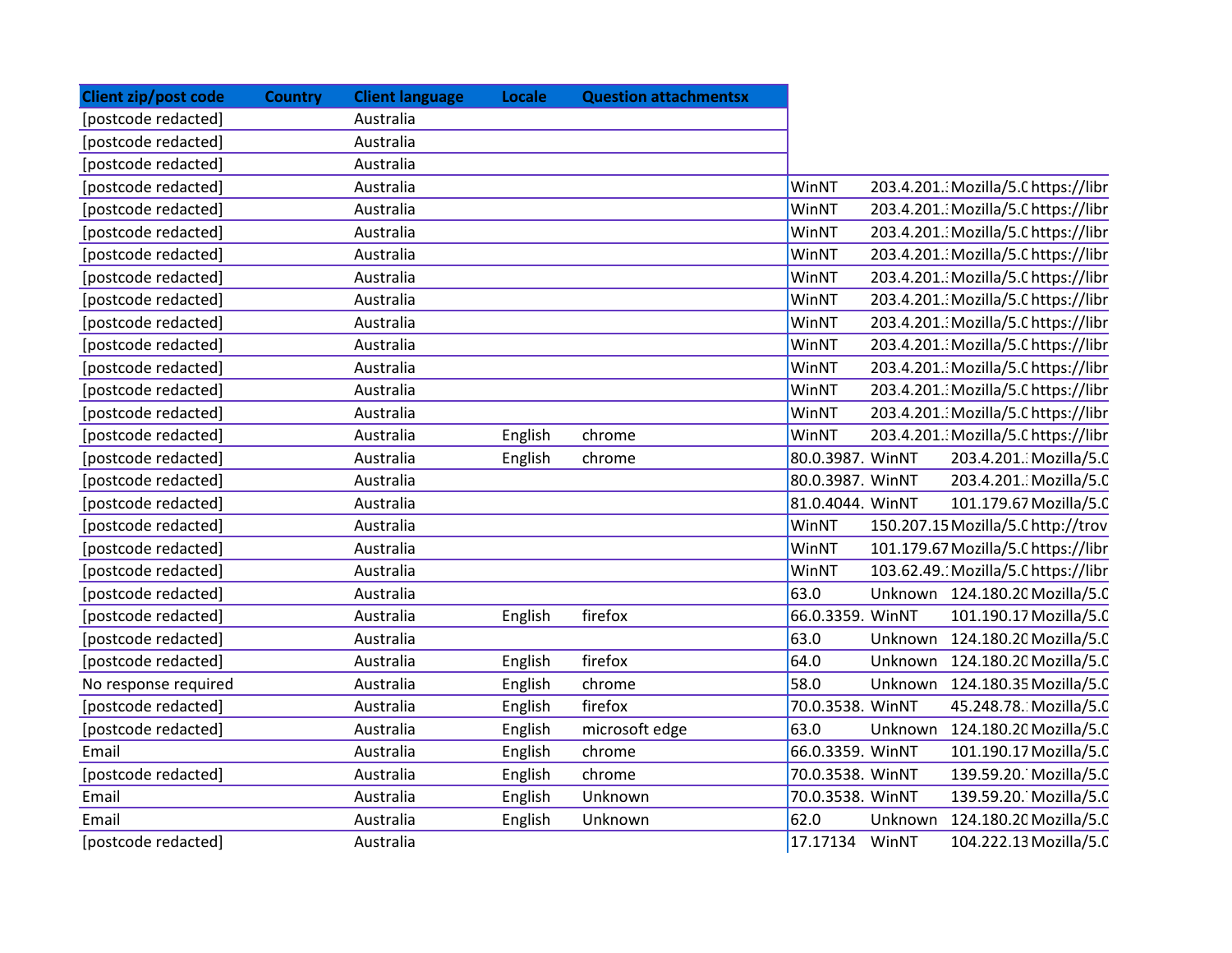| [postcode redacted]   | Australia           | English     | chrome           | 77.0.3865.                      | Unknown WinNT           |         |                                            | 14.200.9.1 Mozilla/5.0         |
|-----------------------|---------------------|-------------|------------------|---------------------------------|-------------------------|---------|--------------------------------------------|--------------------------------|
| [postcode redacted]   | Australia           | English     | chrome           | 78.0.3904.                      | 90.0.4430. WinNT        |         |                                            | 180.149.23 Mozilla/5.0         |
| [postcode redacted]   | Australia           | English     | chrome           | 78.0.3904.                      | 58.0                    |         |                                            | Unknown 124.180.35 Mozilla/5.0 |
| [postcode redacted]   | Australia           | English     | chrome           | 79.0.3945.                      | 58.0                    |         |                                            | Unknown 124.180.35 Mozilla/5.0 |
| [postcode redacted]   | Australia           | English     |                  | microsoft € 18.18362            | 59.0                    |         |                                            | Unknown 124.180.21 Mozilla/5.0 |
| [postcode redacted]   | Australia           | English     | English (Au      |                                 | 59.0                    | Unknown |                                            | 124.180.21 Mozilla/5.0         |
| [postcode redacted]   | Australia           | English     |                  | microsoft $\epsilon$ 18.18362   | English                 | firefox | 63.0                                       | Unknown                        |
| [postcode redacted]   | Australia           | English     | chrome           | 79.0.3945.                      | English                 | firefox | 63.0                                       | Unknown                        |
| [postcode redacted]   | Australia           | English     | chrome           | 79.0.3945.                      | English                 | firefox | 63.0                                       | Unknown                        |
| [postcode redacted]   | Australia           | English     | chrome           | 79.0.3945.                      | English                 | firefox | 63.0                                       | Unknown                        |
| [postcode redacted]   | Australia           | English     | chrome           | 80.0.3987.                      | English                 | firefox | 63.0                                       | Unknown                        |
| [postcode redacted]   | Australia           | English     | English (Au      |                                 | English                 | chrome  | 70.0.3538. WinNT                           |                                |
| [postcode redacted]   | Australia           | English     | chrome           | 80.0.3987.                      | English                 | firefox | 63.0                                       | Unknown                        |
| [postcode redacted]   | Australia           | English     | chrome           | 80.0.3987.                      | English                 | firefox | 61.0                                       | WinNT                          |
| [postcode redacted]   | Australia           | English     | chrome           | 81.0.4044.                      | English                 | firefox | 63.0                                       | Unknown                        |
| [postcode redacted]   | New Zealan cEnglish |             |                  | microsoft $\epsilon$ 89.0.774.6 | English                 | firefox | 63.0                                       | Unknown                        |
| Unknown               | Australia           | English     | English (Au      |                                 | English                 | firefox | 63.0                                       | Unknown                        |
| [postcode redacted]   | Australia           | English     | chrome           | 90.0.4430.                      | English                 | firefox | 63.0                                       | Unknown                        |
| Email                 |                     | New Zealand | English          | chrome                          | English                 | Unknown | Unknown                                    | WinNT                          |
| Unknown               | Australia           | English     | English (Au      |                                 | English                 | firefox | 63.0                                       | Unknown                        |
| Email                 |                     | Australia   | English          | firefox                         | English                 | firefox | 63.0                                       | Unknown                        |
| <b>United Kingdom</b> | English             | Chrome      | 49.0.2623. WinNT |                                 | English                 | firefox | 63.0                                       | Unknown                        |
| [postcode redacted]   | Australia           | English     | Chrome           | 37.0.2062.                      | English                 | firefox | 63.0                                       | Unknown                        |
| [postcode redacted]   |                     | Australia   | English          | firefox                         | English                 | firefox | 63.0                                       | Unknown                        |
| [postcode redacted]   |                     | Australia   | English          | firefox                         | 14.200.9.1 {Mozilla/5.0 |         |                                            | Desktop                        |
| [postcode redacted]   |                     | Australia   | English          | firefox                         |                         |         | 82.24.244. Mozilla/5.C http://trov Desktop |                                |
| [postcode redacted]   |                     | Australia   | English          | firefox                         | 68.0.3440. WinNT        |         |                                            | 103.214.4: Mozilla/5.          |
| [postcode redacted]   |                     | Australia   | English          | firefox                         | 61.0                    | WinNT   |                                            | 14.200.9.1 Mozilla/5.          |
| [postcode redacted]   |                     | Australia   | English          | chrome                          | 68.0.3440. WinNT        |         |                                            | 101.190.6 Mozilla/5.           |
| [postcode redacted]   |                     | Australia   | English          | chrome                          | 68.0.3440. WinNT        |         |                                            | 103.214.4: Mozilla/5.          |
| [postcode redacted]   |                     | Australia   | English          | chrome                          | 52.0                    | WinNT   |                                            | 178.17.17 (Mozilla/5.          |
| [postcode redacted]   |                     | Australia   |                  |                                 | 52.0                    | WinNT   |                                            | 185.220.1(Mozilla/5.           |
| [postcode redacted]   |                     | Australia   |                  |                                 | 68.0.3440. WinNT        |         |                                            | 101.190.7. Mozilla/5.          |
|                       |                     |             |                  |                                 |                         |         |                                            |                                |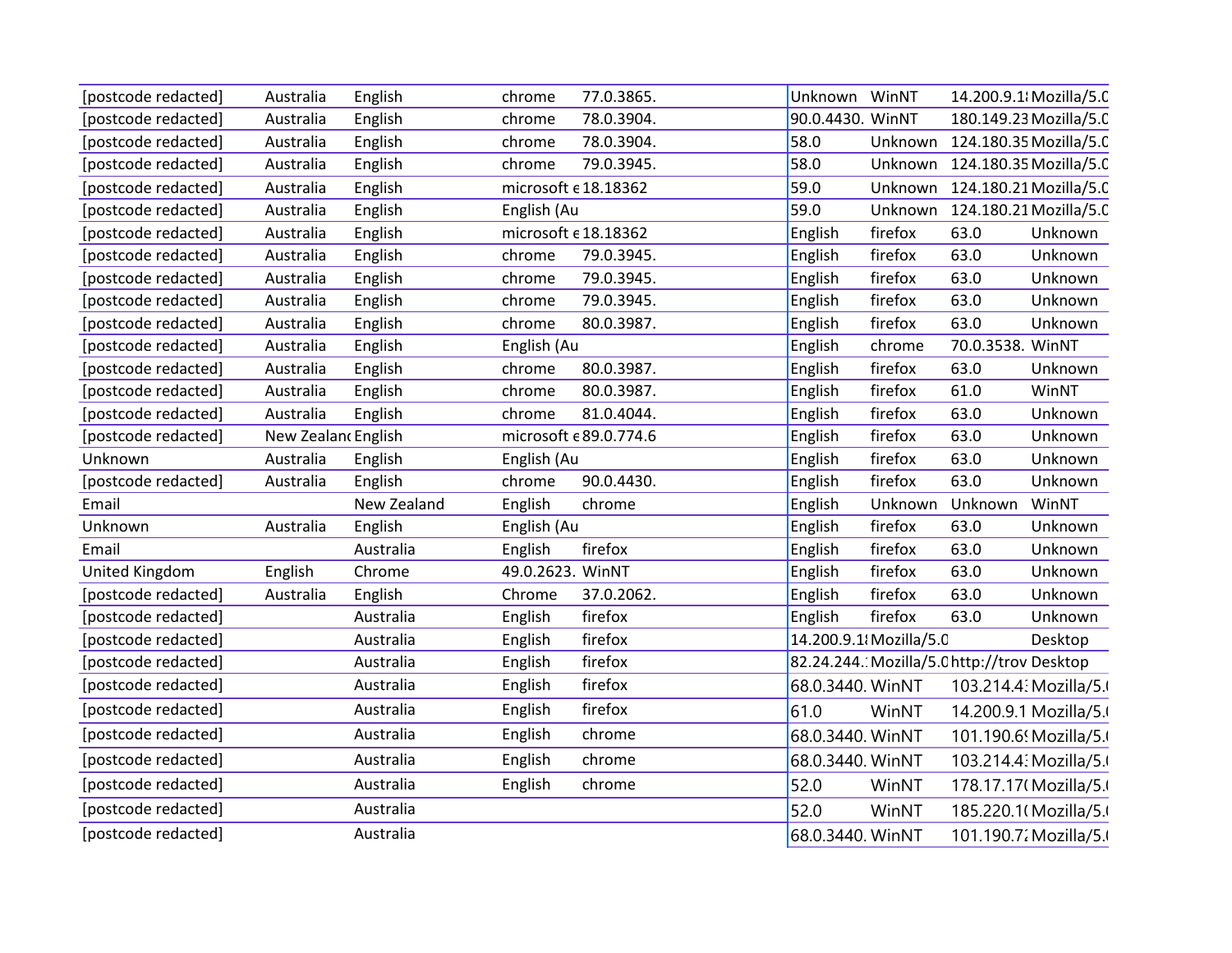| [postcode redacted] | Australia |         |         | 68.0.3440. WinNT | 101.190.7. Mozilla/5. |
|---------------------|-----------|---------|---------|------------------|-----------------------|
|                     | Australia | English | chrome  | 68.0.3440. WinNT | 101.190.7. Mozilla/5. |
| [postcode redacted] | Australia |         |         | 68.0.3440. WinNT | 101.190.9; Mozilla/5. |
| [postcode redacted] | Australia |         |         | 71.0.3578. WinNT | 139.130.2: Mozilla/5. |
| v.au                | Australia | English | firefox | 72.0.3626. WinNT | 45.248.77. Mozilla/5. |
| au                  | Australia | English | firefox | Unknown WinNT    | 45.248.77. Mozilla/5. |
| au                  | Australia | English | firefox | Unknown WinNT    | 45.248.77. Mozilla/5. |
|                     | Australia | English | chrome  | Unknown WinNT    | 14.200.9.1 Mozilla/5. |
|                     | Australia | English | chrome  | 18.18362 WinNT   | 203.4.201. Mozilla/5. |
|                     | Australia | English | chrome  | 80.0.3987. WinNT | 203.4.201. Mozilla/5. |
|                     | Australia | English | chrome  | 90.0.4430. WinNT | 180.149.2: Mozilla/5. |
|                     | Australia | English | chrome  | 91.0.4472. WinNT | 103.62.49. Mozilla/5. |
| [postcode redacted] | Australia | English | firefox | 91 WinNt         | 110.140.1: Mozilla/5. |
|                     |           |         |         |                  |                       |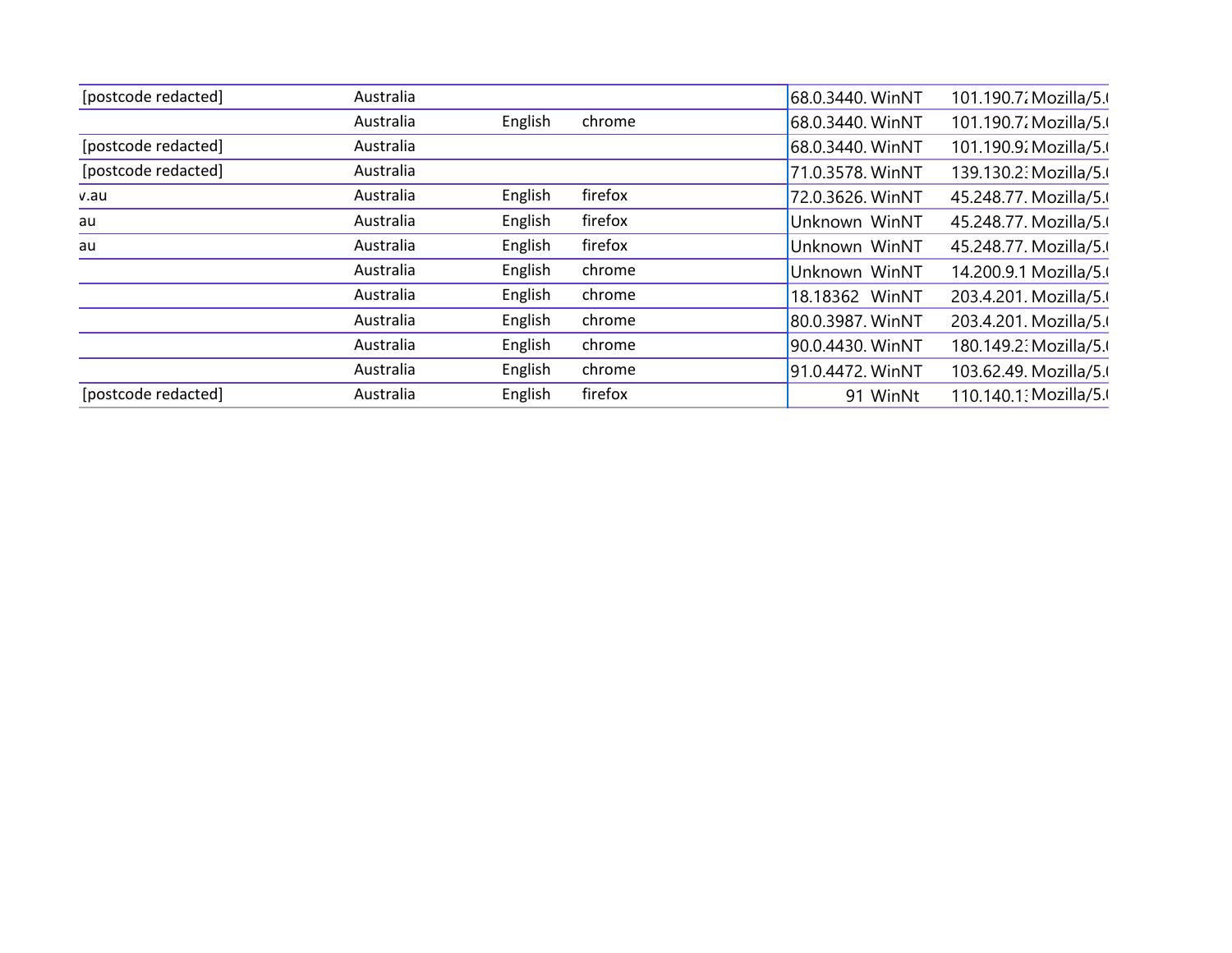| and the control of the control of the control of<br>Desktop English (Au |                                                                                                                                                 |
|-------------------------------------------------------------------------|-------------------------------------------------------------------------------------------------------------------------------------------------|
| Desktop English (Au                                                     |                                                                                                                                                 |
|                                                                         | Desktop English (Au https://librariesaustraliatest.shire.nla.gov.au/reft301.aspx?guid=fd832773-89d5-4b5e-97c9-7cfe0b232d50 (brntic1.JPG) https  |
|                                                                         |                                                                                                                                                 |
| Desktop English (Au<br>Desktop English (Au                              |                                                                                                                                                 |
| Desktop English (Au                                                     |                                                                                                                                                 |
| Desktop English (Au                                                     |                                                                                                                                                 |
|                                                                         |                                                                                                                                                 |
| Desktop English (Au                                                     |                                                                                                                                                 |
| Desktop English (Au                                                     |                                                                                                                                                 |
| Desktop English (Au                                                     |                                                                                                                                                 |
| Desktop English (Au                                                     |                                                                                                                                                 |
| Desktop English (Au                                                     |                                                                                                                                                 |
|                                                                         | https://librDesktop English (Au https://librariesaustraliatest.shire.nla.gov.au/reft301.aspx?guid=fd832773-89d5-4b5e-97c9-7cfe0b232d50 (brntic1 |
| https://libr Desktop English (Au                                        |                                                                                                                                                 |
| https://libr Desktop English (Au                                        |                                                                                                                                                 |
| Desktop English (Australian) (3081)                                     |                                                                                                                                                 |
| Desktop English (Australian) (3081)                                     |                                                                                                                                                 |
| Desktop English (Australian) (3081)                                     |                                                                                                                                                 |
| Desktop English (Au                                                     |                                                                                                                                                 |
|                                                                         | http://helpDesktop English (Au https://librariesaustraliatest.shire.nla.gov.au/reft301.aspx?guid=1613e5c9-8b34-47ea-913e-ce65d946b17c (gatoev   |
| http://help Desktop English (Au                                         |                                                                                                                                                 |
| http://help Desktop English (Au                                         |                                                                                                                                                 |
| http://help Desktop English (Au                                         |                                                                                                                                                 |
| http://help Desktop English (Au                                         |                                                                                                                                                 |
| http://help Desktop English (Au                                         |                                                                                                                                                 |
| http://help Desktop English (Au                                         |                                                                                                                                                 |
| http://help Desktop English (Au                                         |                                                                                                                                                 |
| http://help Desktop English (Au                                         |                                                                                                                                                 |
| http://help Desktop English (Au                                         |                                                                                                                                                 |
| http://help Desktop English (Au                                         |                                                                                                                                                 |
|                                                                         |                                                                                                                                                 |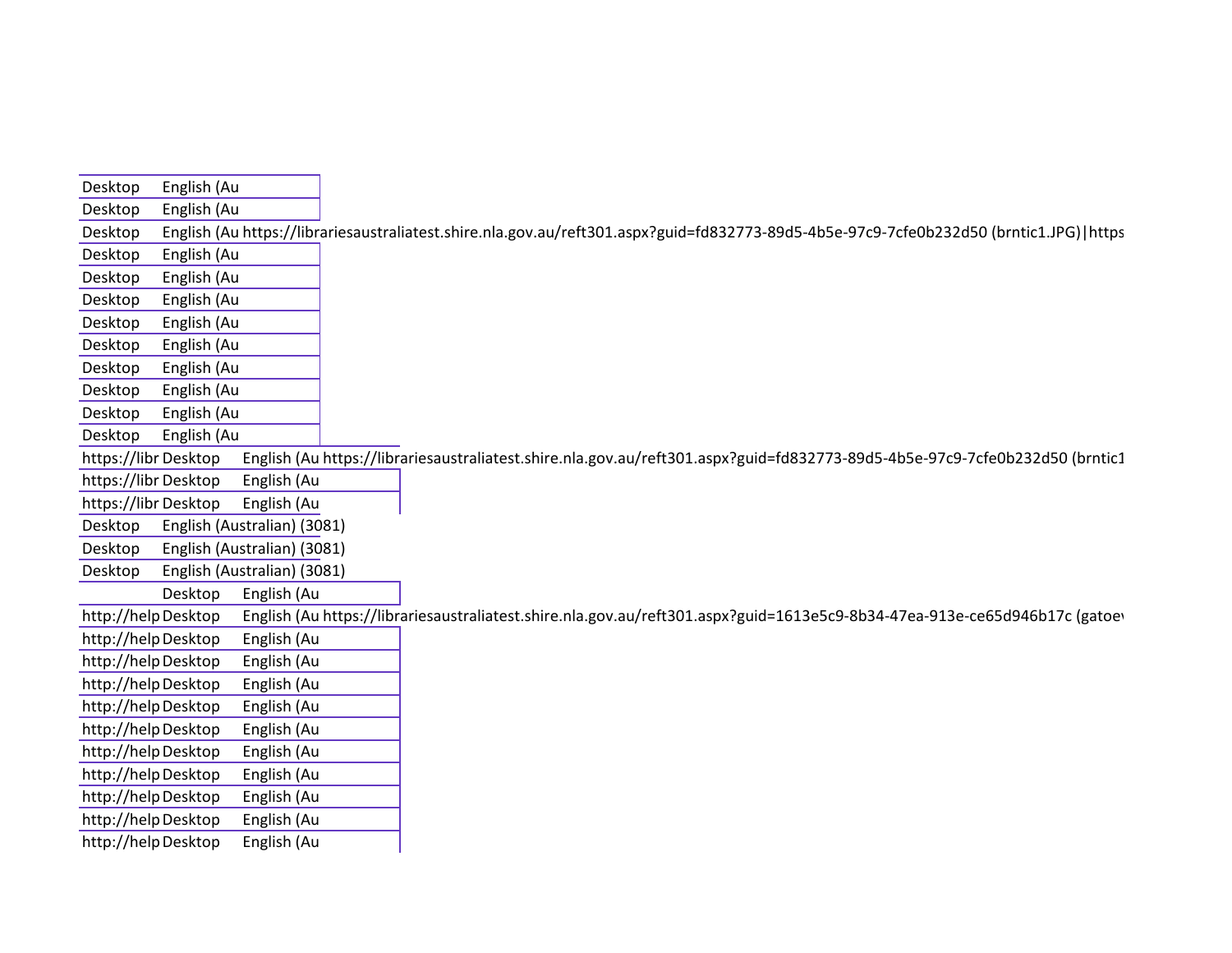| Desktop                                    | English (Au https://librariesaustraliatest.shire.nla.gov.au/reft301.aspx?guid=797cf19e-b36f-4bac-832c-dec458983e70 (TCRR-0       |
|--------------------------------------------|----------------------------------------------------------------------------------------------------------------------------------|
| https://libr Desktop                       | English (Au https://librariesaustraliatest.shire.nla.gov.au/reft301.aspx?guid=3c1b5f1b-bde5-4496-8208-a739a048aff7 (evideno      |
| Desktop<br>English (Au                     |                                                                                                                                  |
| http://help Desktop                        | English (Au https://librariesaustraliatest.shire.nla.gov.au/reft301.aspx?guid=34f12fe6-67b9-4428-a026-d19117449954 (Stalkin      |
| http://helpDesktop<br>English (Au          |                                                                                                                                  |
| http://helpDesktop<br>English (Au          |                                                                                                                                  |
| 124.180.20 Mozilla/5.0 http://help Desktop | English (Au                                                                                                                      |
| 124.180.20 Mozilla/5.0 http://help Desktop | English (Au                                                                                                                      |
| 124.180.20 Mozilla/5.0 http://help Desktop | English (Au                                                                                                                      |
| 124.180.20 Mozilla/5.0<br>Desktop          | English (Au                                                                                                                      |
| 124.180.20 Mozilla/5.0 http://help Desktop | English (Au                                                                                                                      |
| 139.59.20. Mozilla/5.0 http://help Desktop | English (Au                                                                                                                      |
| 124.180.20 Mozilla/5.0 http://help Desktop | English (Au                                                                                                                      |
| 14.200.9.1 Mozilla/5.0 http://help Desktop | English (Au                                                                                                                      |
| 124.180.20 Mozilla/5.0 http://help Desktop | English (Au                                                                                                                      |
| 124.180.20 Mozilla/5.0 http://help Desktop | English (Au                                                                                                                      |
| 124.180.20 Mozilla/5.0 http://help Desktop | English (Au                                                                                                                      |
| 124.180.20 Mozilla/5.0<br>Desktop          | English (Au                                                                                                                      |
| 14.200.9.1 Mozilla/5.0<br>Desktop          | English (Au https://librariesaustraliatest.shire.nla.gov.au/reft301.aspx?guid=797cf19e-b36f-4bac-832c-                           |
| 124.180.20 Mozilla/5.0 http://help Desktop | English (Au                                                                                                                      |
| 124.180.20 Mozilla/5.0 http://help Desktop | English (Au                                                                                                                      |
| 124.180.20 Mozilla/5.0 http://help Desktop | English (Au                                                                                                                      |
| 124.180.20 Mozilla/5.0 http://help Desktop | English (Au https://librariesaustraliatest.shire.nla.gov.au/reft301.aspx?guid=64b8dd79-238a-4376-9059                            |
| 124.180.20 Mozilla/5.0 http://help Desktop | English (Au                                                                                                                      |
|                                            | English (Au https://librariesaustraliatest.shire.nla.gov.au/reft301.aspx?guid=797cf19e-b36f-4bac-832c-dec458983e70 (TCRR-01.txt) |
| English (Au                                |                                                                                                                                  |
| English (A<br>http://helr Desktop          |                                                                                                                                  |
| English (Ar<br>http://helr Desktop         |                                                                                                                                  |
| English (A<br>http://helr Desktop          |                                                                                                                                  |
| English (A<br>http://helr Desktop          |                                                                                                                                  |
| English (A<br>http://helr Desktop          |                                                                                                                                  |
| English (A<br>http://helr Desktop          |                                                                                                                                  |
| http://help Desktop<br>English (A          |                                                                                                                                  |
|                                            |                                                                                                                                  |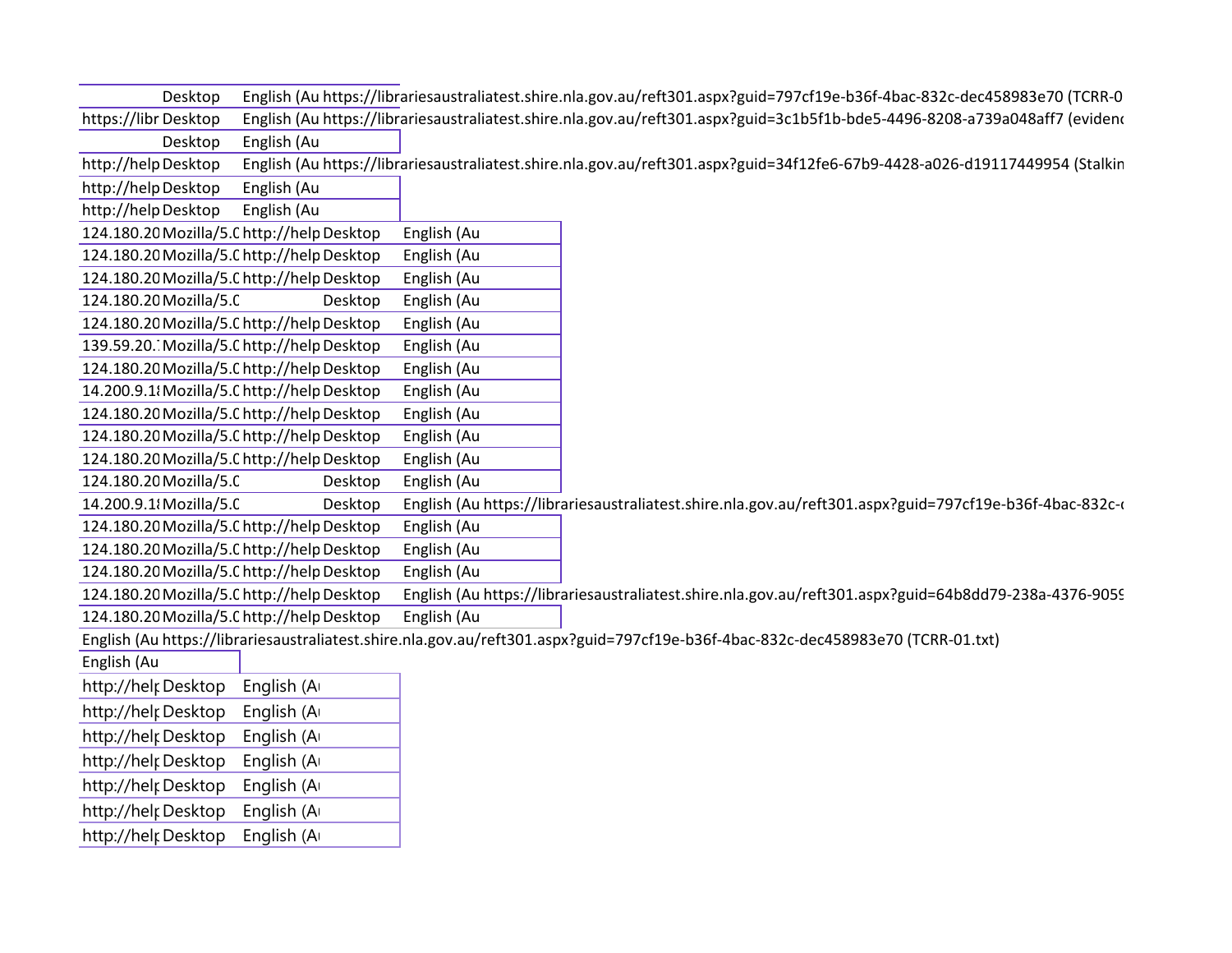| http://helr Desktop  | English (Arhttps://librariesaustraliatest.shire.nla.gov.au/reft301.aspx?guid=a4ab42e9-8e2d-409f-8414-eacc0d891f1e   |
|----------------------|---------------------------------------------------------------------------------------------------------------------|
| http://helr Desktop  | English (Arhttps://librariesaustraliatest.shire.nla.gov.au/reft301.aspx?guid=2a75e3f3-c055-4301-83e0-ef7d3f0880d6 ( |
| http://helr Desktop  | English (A                                                                                                          |
| http://helr Desktop  | English (A                                                                                                          |
| http://helr Desktop  | English (A                                                                                                          |
| https://helDesktop   | English (A                                                                                                          |
| https://helDesktop   | English (A                                                                                                          |
| Desktop              | English (Arhttps://librariesaustraliatest.shire.nla.gov.au/reft301.aspx?guid=797cf19e-b36f-4bac-832c-dec458983e70 ( |
| https://libiDesktop  | English (A                                                                                                          |
| https://libiDesktop  | English (Arhttps://librariesaustraliatest.shire.nla.gov.au/reft301.aspx?guid=fd832773-89d5-4b5e-97c9-7cfe0b232d50   |
| https://libiDesktop  | English (Arhttps://librariesaustraliatest.shire.nla.gov.au/reft301.aspx?guid=3c1b5f1b-bde5-4496-8208-a739a048aff7 ( |
| https://libiDesktop  | English (A                                                                                                          |
| https://libi Desktop | English (United States) (1033)                                                                                      |
|                      |                                                                                                                     |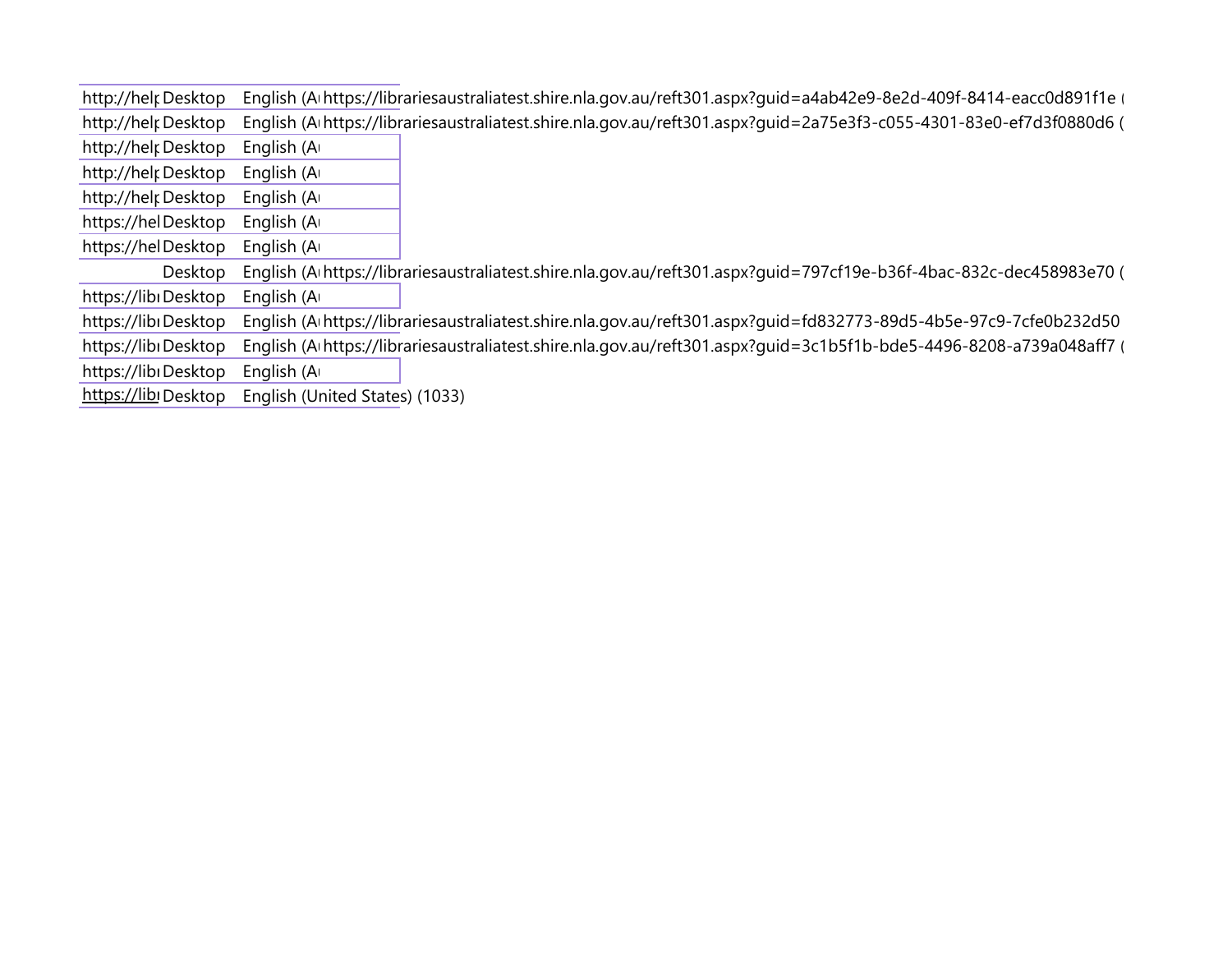v19.JPG)|https://librariesaustraliatest.shire.nla.gov.au/reft301.aspx?guid=8c6f2f2b-355d-44db-b758-c59522b07329 (gatoev18.JPG)|https://librariesa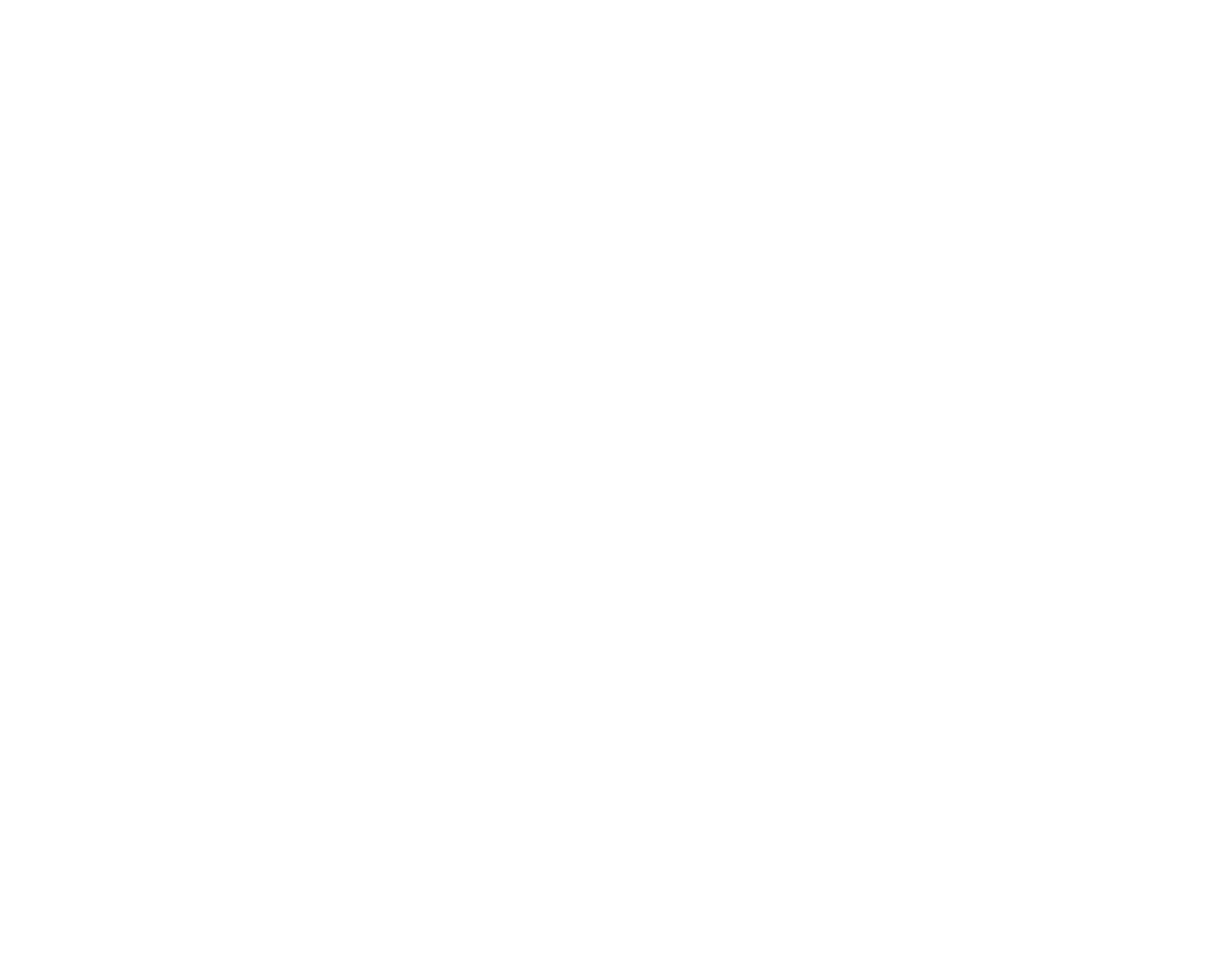(yelnod27081.JPG)|https://librariesaustraliatest.shire.nla.gov.au/reft301.aspx?guid=641303b6-9f79-466a-a0e4-6ec043d7e7f4 (yelnod27082.

(brntic1.JPG)|https://librariesaustraliatest.shire.nla.gov.au/reft301.aspx?guid=141ebef8-031c-41db-a7af-659db645f471 (brntic2.JPG)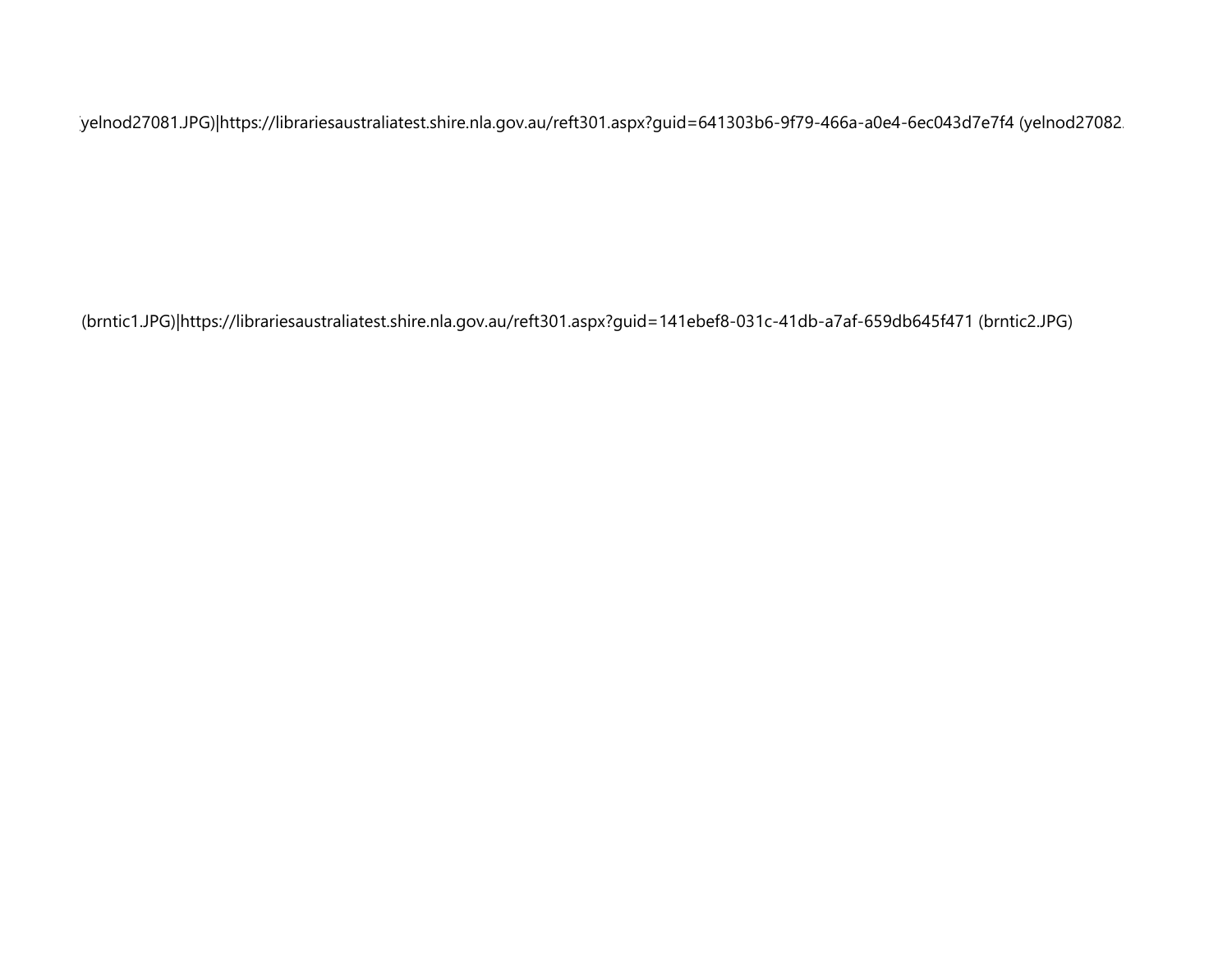australiatest.shire.nla.gov.au/reft301.aspx?guid=39d078a8-274f-4a9b-a6d9-c75e278dc629 (gatoev17.JPG)|https://librariesaustraliatest.shire.nla.gov.a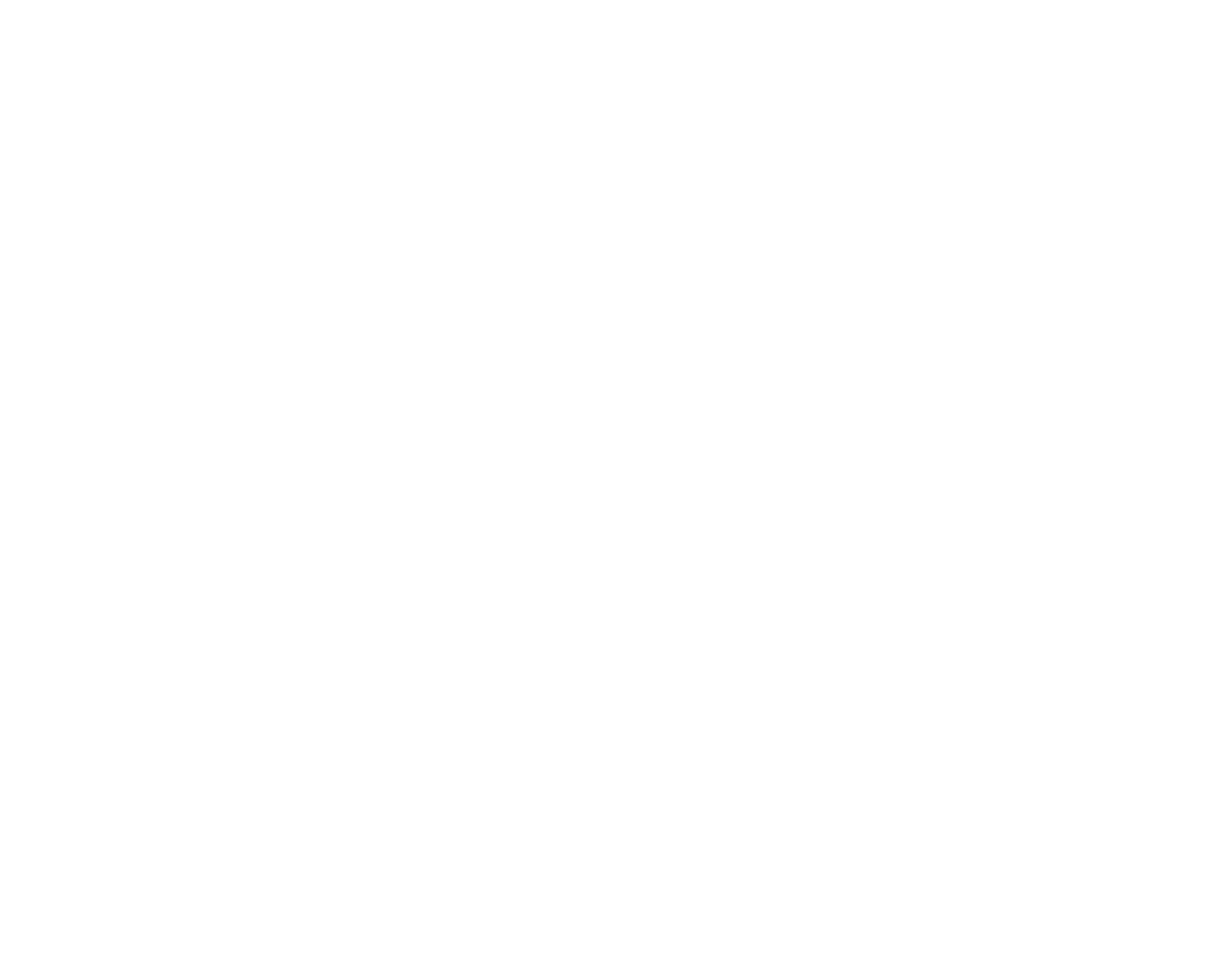au/reft301.aspx?guid=c1581882-c6d8-4a0e-8026-bb99e76ad273 (gatoev16.JPG)|https://librariesaustraliatest.shire.nla.gov.au/reft301.aspx?guid=4co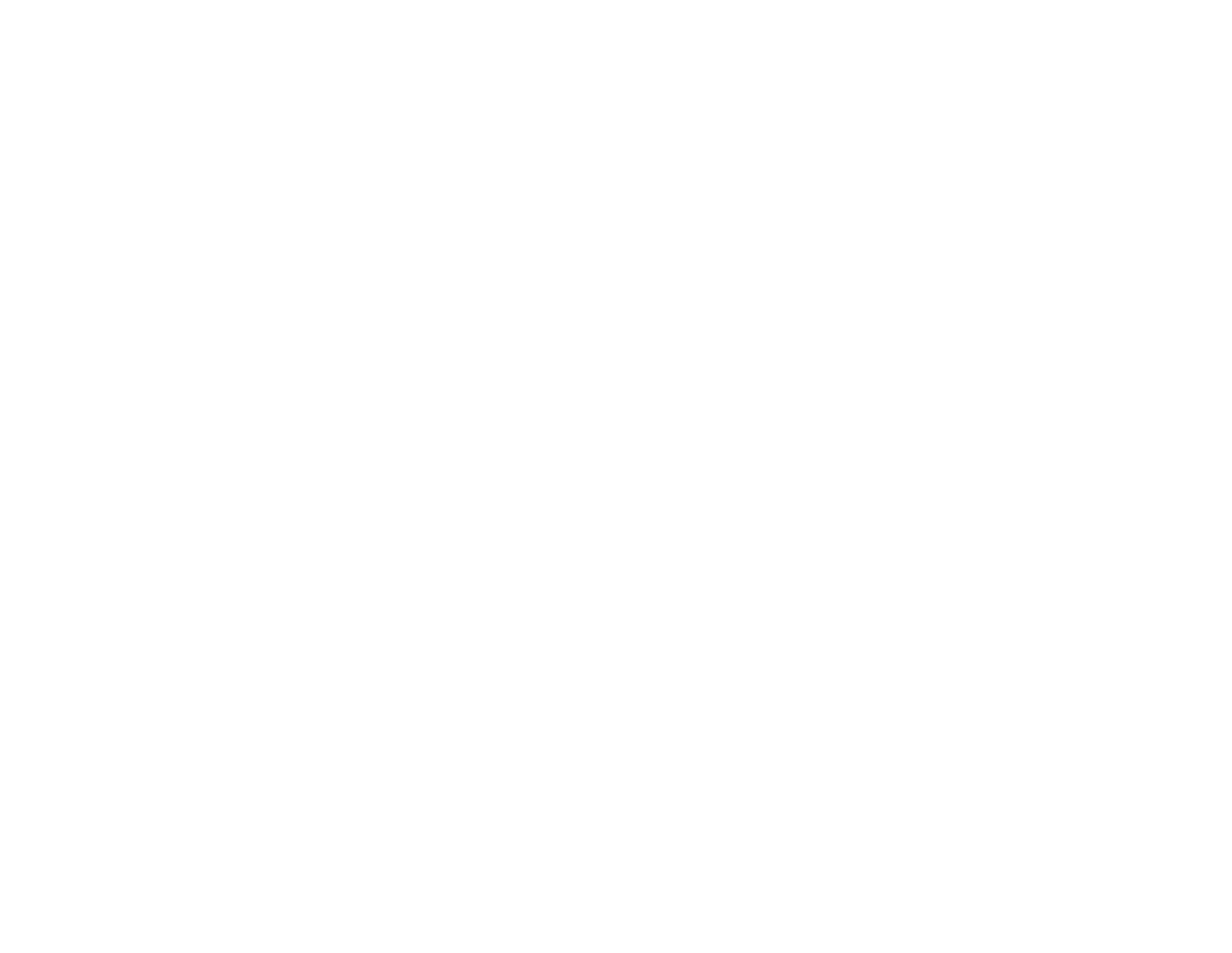d9e2d6-9ab2-4a5d-8652-afae2aa6b760 (Gato evidence.JPG) | https://librariesaustraliatest.shire.nla.gov.au/reft301.aspx?guid=ff682f8b-1054-4df9-b91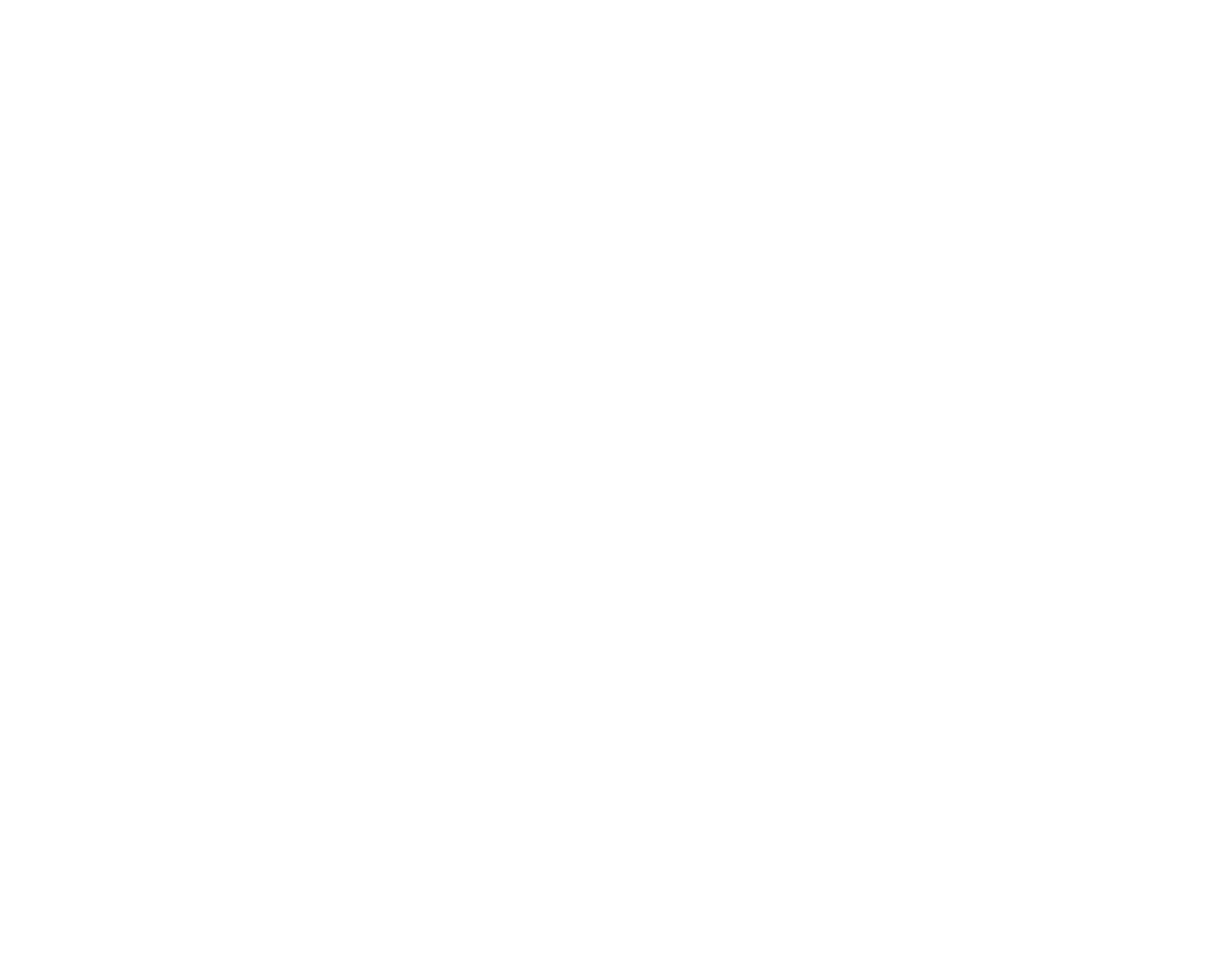1b-515b443fed2f (gato ev20.JPG)|https://librariesaustraliatest.shire.nla.gov.au/reft301.aspx?guid=3f55f9e6-04f0-4828-98b1-066eab50cc26 (gato ev1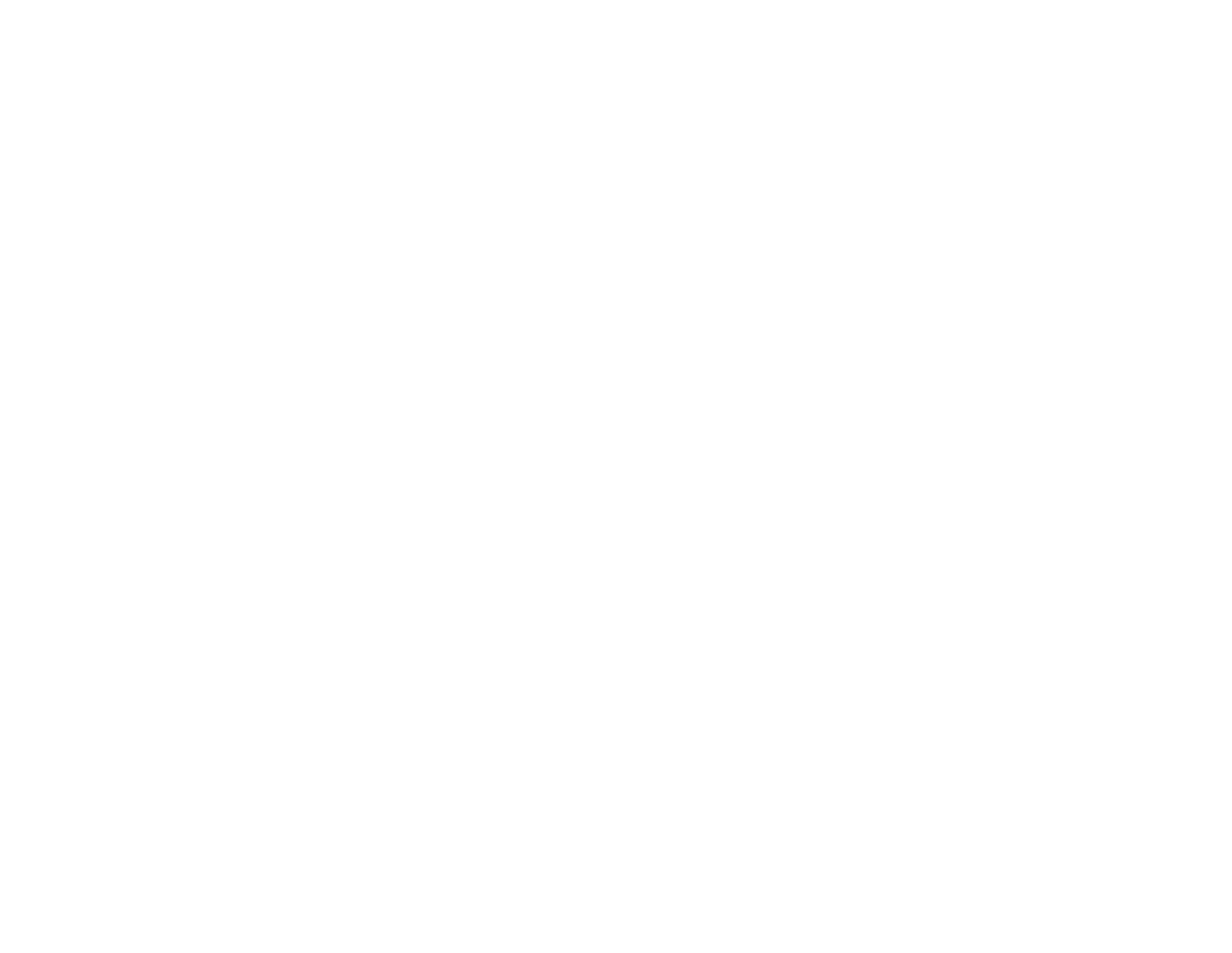15.JPG)|https://librariesaustraliatest.shire.nla.gov.au/reft301.aspx?guid=9fc5a04b-30c9-4e24-a065-d6412fb39687 (Gato ev14.JPG)|https://librariesau